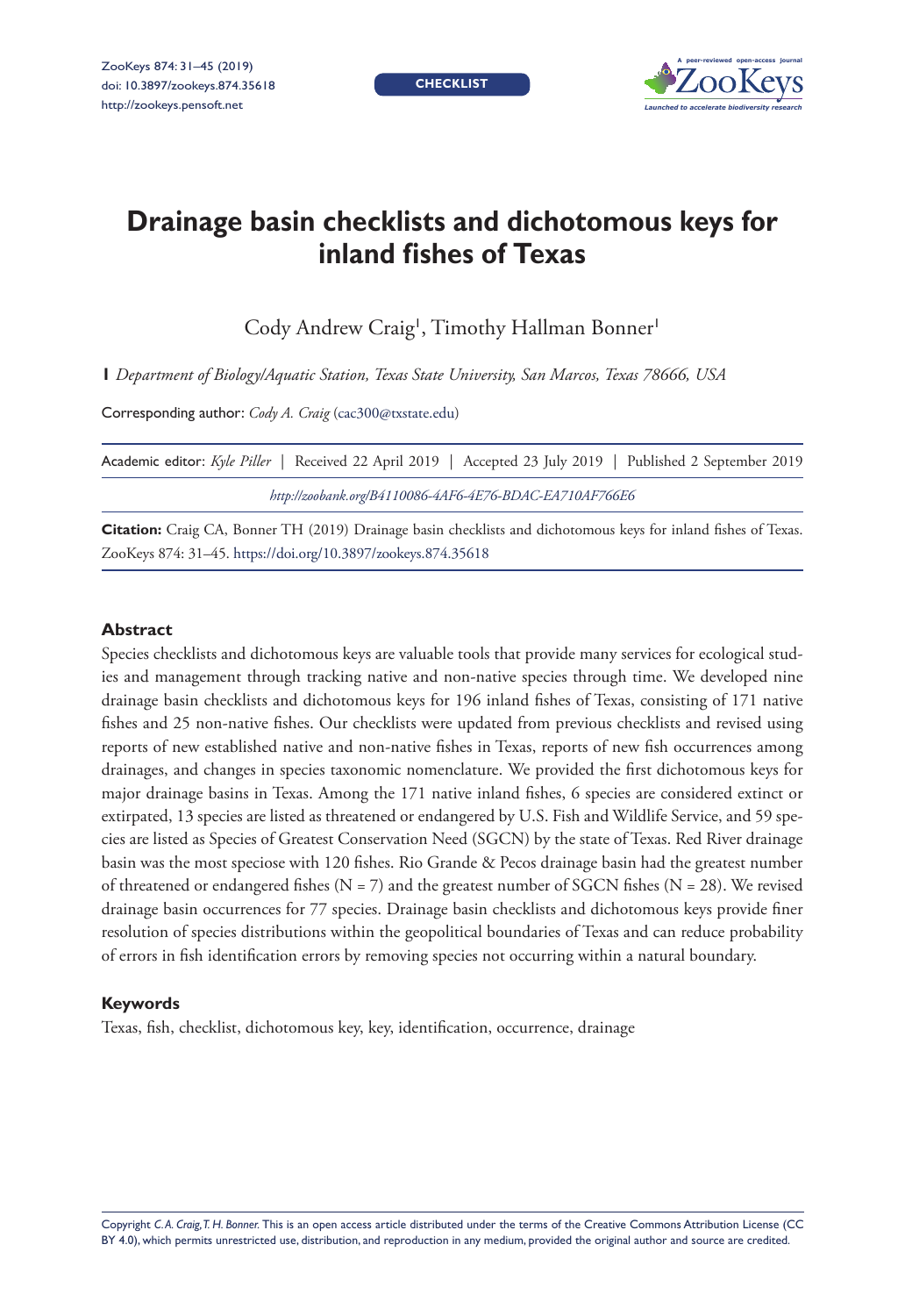# **Introduction**

Species checklists consolidate biodiversity records using standardized taxonomic nomenclature and updated species occurrences within pre-defined boundaries (Fleishman et al. 2006; Martellos and Nimis 2015). Benefits of checklists include use in ecological studies and natural resources management, such as assessments of global patterns in species richness (Gaston 2000), identification of biodiversity hotspots (Kent et al. 2002), occurrences for species distribution models (Caicco et al. 1995), and expansion and contraction of native and non-native species (Lee et al. 2008; Magurran et al. 2010). Often coupled with checklists, dichotomous keys facilitate species identification using a series of distinguishing characteristics (Griffing 2011). Dichotomous keys usually are created for taxa within geopolitical boundaries (e.g., Hubbs et al. 2008); however, geopolitical boundaries often are arbitrary to species distributions (Forman 2014). Recent development and use of dichotomous keys along natural boundaries, such as drainage basin (Worsham et al. 2016), provide finer resolution on species distributions and reduce probability of identification errors by removing species not occurring within a natural boundary.

Within Texas, Evermann and Kendall (1894) published the first checklist of freshwater fishes. A revised checklist was published by Baughman (1950a, 1950b), using standardized taxonomic nomenclature provided by Jordan et al. (1930). Jurgens and Hubbs (1953) were the first to publish a checklist using standardized taxonomic nomenclature provided by American Fisheries Society Committee on Names of Fishes (Chute et al. 1948). This checklist was periodically revised by Hubbs (i.e., Hubbs 1957, 1958, 1961, 1972, 1976, 1982). Knapp (1953) published a checklist and the first dichotomous key for freshwater fishes of Texas. Texas drainage basin checklists were published for western Gulf Slope drainage basins (Conner and Suttkus 1986), Mississippi River drainage basins (Cross et al. 1986), and Rio Grande drainage basin (Smith and Miller 1986). Statewide checklist and dichotomous key were revised by Hubbs et al. (1991) and Hubbs et al. (2008).

Revisions of checklists for freshwater fishes of Texas were necessary through time to accommodate additions of previously unreported species, multiple species described from a single species, and non-native species introductions (Hanks and McCoid 1988; Eisenhour 2004; Gallaway et al. 2008) and to accommodate removal of introduced fishes that did not establish populations (Howells 2001). In addition, species distributions were updated to document range expansions (e.g., *Percina carbonaria*, Hubbs et al. 2008), range contractions (e.g., *Ictalurus lupus*, Kelsch and Hendricks 1990), and name changes (e.g., *Micropterus treculi* to *Micropterus treculii*) using standardized taxonomic nomenclature (e.g., Nelson et al. 2004). Since Hubbs et al. (2008), American Fisheries Society and American Society of Ichthyologists and Herpetologists (AFS-ASIH) Committee of Names of Fishes published a revised common and scientific names list (Page et al. 2013), new native species were reported within Texas (e.g., Craig et al. 2015), a fish name was synonymized (Echelle et al. 2013), introduced species became established (e.g., Cohen et al. 2014), and species ranges expanded (e.g., Dautreuil et al. 2016) and contracted (e.g., Craig et al. 2017).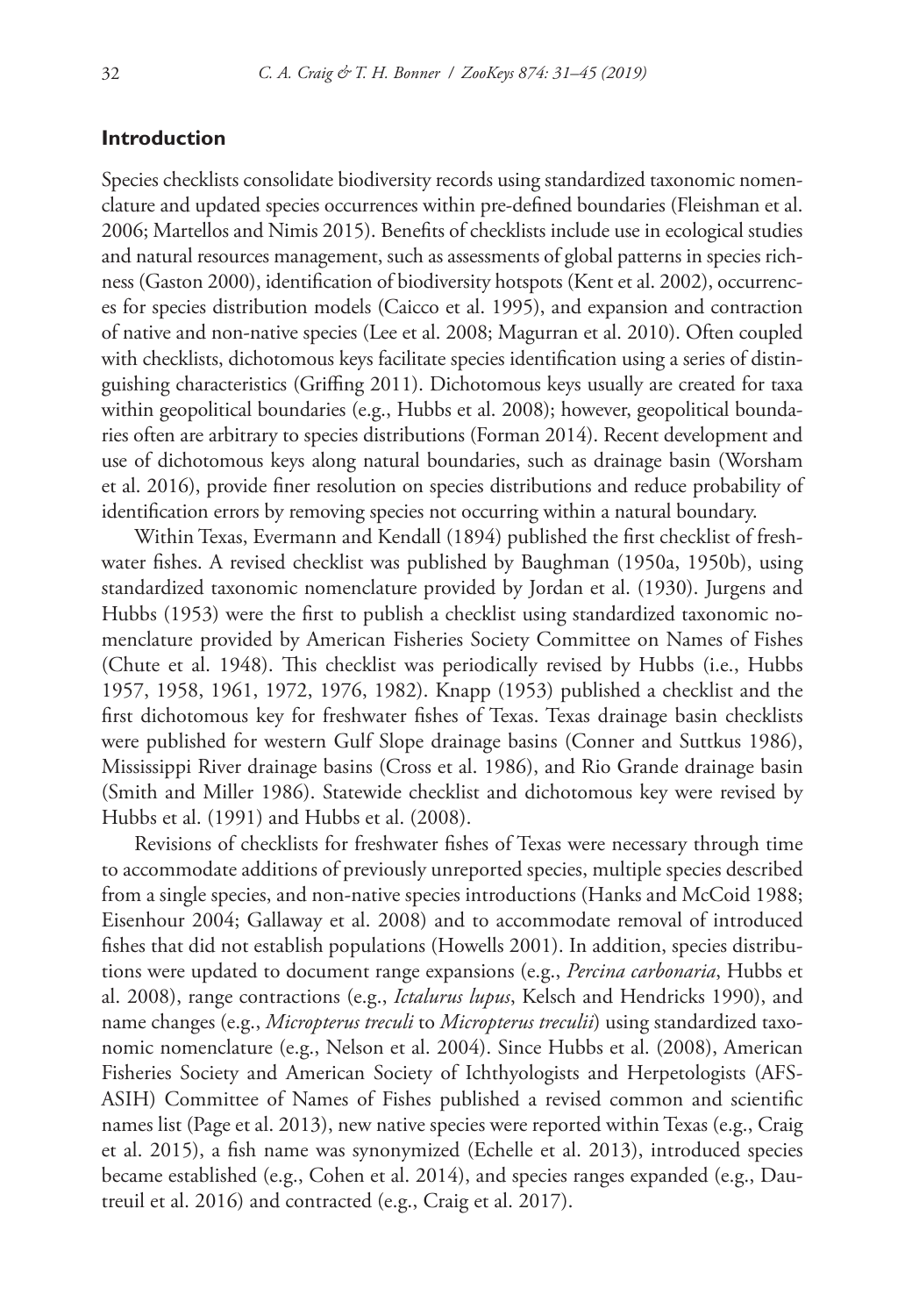Purposes of this paper were to develop drainage basin checklists and dichotomous keys for Texas freshwater fishes. As with previous revisions, we updated the statewide checklist and dichotomous key with new species, removal of species, and range changes. However, our checklists and dichotomous keys differ markedly from previous revisions. We identified fishes as inland, rather than freshwater, and divided the geopolitical boundary into natural boundaries using major drainage basins. Texas is particularly well suited for drainage basin checklists and keys because majority of the drainage basins became independent of one another during the early Holocene (i.e., river termini in Gulf of Mexico bays), generally restricting freshwater fish movement among drainage basins. As such, fishes are rarely homogenously distributed among all drainage basins, with 41% of fishes restricted to one or two drainage basins (Conner and Suttkus 1986; Hubbs et al. 2008).

### **Materials and methods**

Development of a freshwater fish checklist is a challenge within natural or geopolitical boundaries having fresh and marine environments (Ross 2001; Moyle 2002). Inclusions of marine fishes on a freshwater fish checklist are subjective (Ross 2001). Knapp (1953) included marine fishes if observed in waters with salinities < 2 ppt. Hubbs et al. (1991) included marine fishes if found in "low salinity habitats". Using salinity as an objective measure is limiting. Several fishes found in upper reaches of the Canadian River, Red River, Brazos River, Colorado River, and Pecos River inhabit saline waters with salinities exceeding 50 ppt at times (Echelle et al. 1972), so excluding fishes based on salinity tolerances would exclude several species not known to inhabit marine or estuarine environments. Avoiding salinity as a measure, we used the term "inland" instead of "freshwater" to represent fishes found in Texas rivers generally upstream from transitory freshwater-saltwater boundaries. We accepted fishes as inland if they hatch, feed, and reproduce within inland waters (i.e., all water bodies upstream of river termini). We also accepted two forms of marine fishes as inland fishes: diadromous fishes (i.e., *Anguilla rostrata*, *Agonostomus monticola*, and *Trinectes maculatus*) and fishes with reported self-sustaining populations within inland waters (e.g., *Syngnathus scovelli*, Martin et al. 2013). Our acceptance of fishes as inland oversimplifies the complex and dynamic relationship of fish communities within estuarine systems of the Gulf of Mexico (Gelwick et al. 2001); therefore, our inland fish checklists underestimate the number of fishes encountered in estuarine systems.

Drainage basins were defined as major independent rivers that flow directly into the Gulf of Mexico (i.e., Sabine & Neches, Trinity & San Jacinto, Brazos, Colorado & Lavaca, Guadalupe & San Antonio, Nueces, and Rio Grande & Pecos) or beyond Texas borders (i.e., Canadian and Red) (Figure 1). Drainage basin checklists were developed using specific (Conner and Suttkus 1986; Cross et al. 1986; Smith and Miller 1986) and generalized (Hubbs et al. 2008) drainage basin checklists. Checklists were consolidated and updated based on drainage basin distribution records for each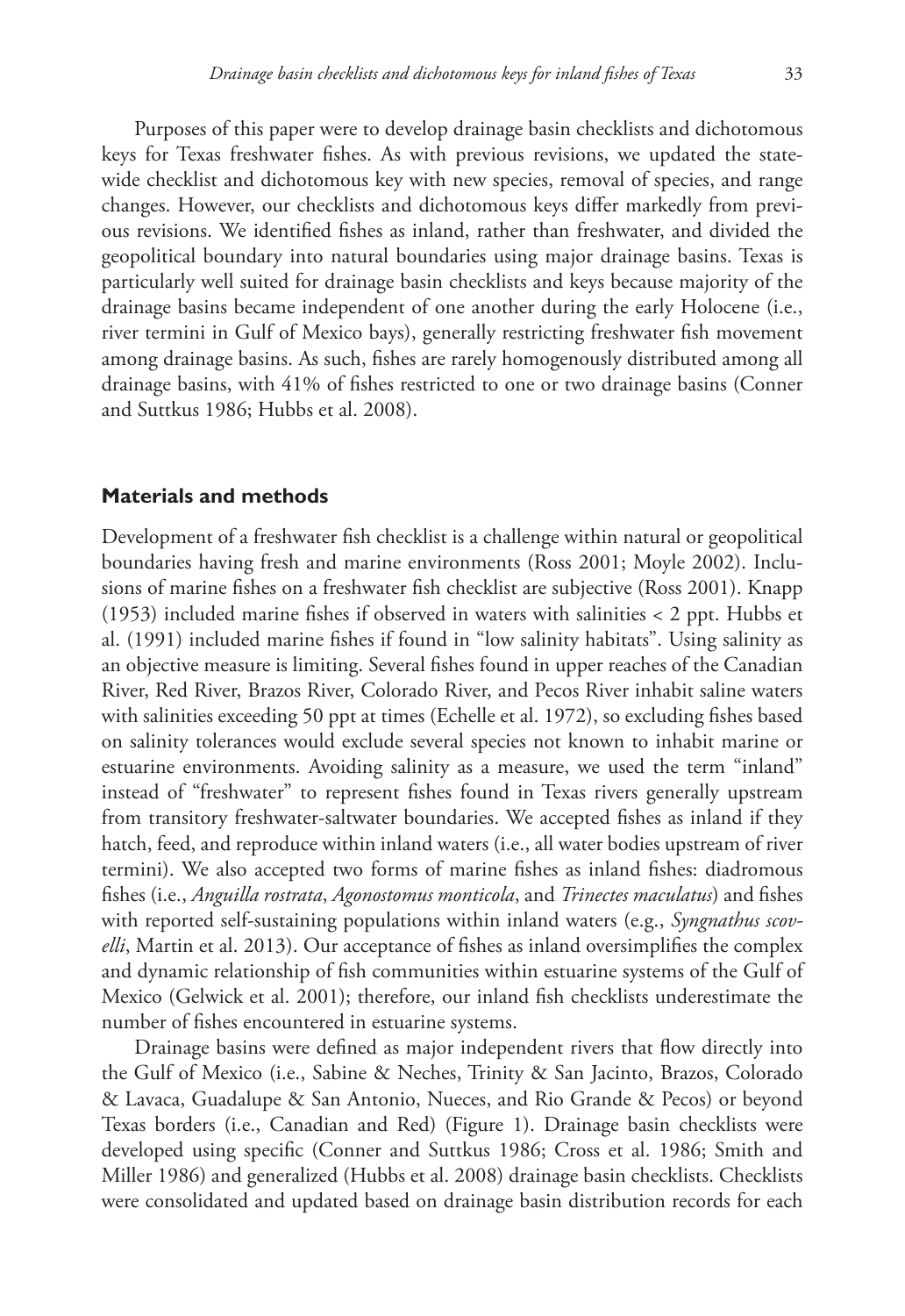

**Figure 1.** Map of Texas with major drainage basins outlined and labeled. Also included are major cities to serve as reference points.

species using Texas Natural History Collections database (Hendrickson and Cohen 2015), published consolidated species accounts (e.g., Lee et al. 1980), and published individual species range accounts (e.g., Wilde and Bonner 2000). We only included species from previous checklists if species were recognized by Page et al. (2013) to minimize taxonomic inflation (Isaac et al. 2004). New species were added to checklists and keys based on published accounts of self-sustaining populations (*Ameiurus nebulosus*; Craig et al. 2015). A species was designated as native if it occurs within at least one Texas drainage basin without human aid. Transient border species (i.e., *Pimephales notatus*, Lee and Shute 1980; *Hiodon tergisus*, Gilbert 1980; *Cyprinella panarcys*, Pinion et al. 2018) with occurrences in boundary waters of Texas were excluded because of uncertainty in self-sustaining populations. At least 80 non-native fishes have been introduced into Texas drainage basins; however, the majority did not establish selfsustaining populations (Howells 2001). Non-native fishes were included in drainage basin checklists if we had evidence (i.e., publications, personal communications) of self-sustaining populations or regular stocking (e.g., *Ctenopharyngodon idella*). Fishes considered extinct (IUCN 2018) were included in the checklist but excluded from keys because of low likelihood of encounter.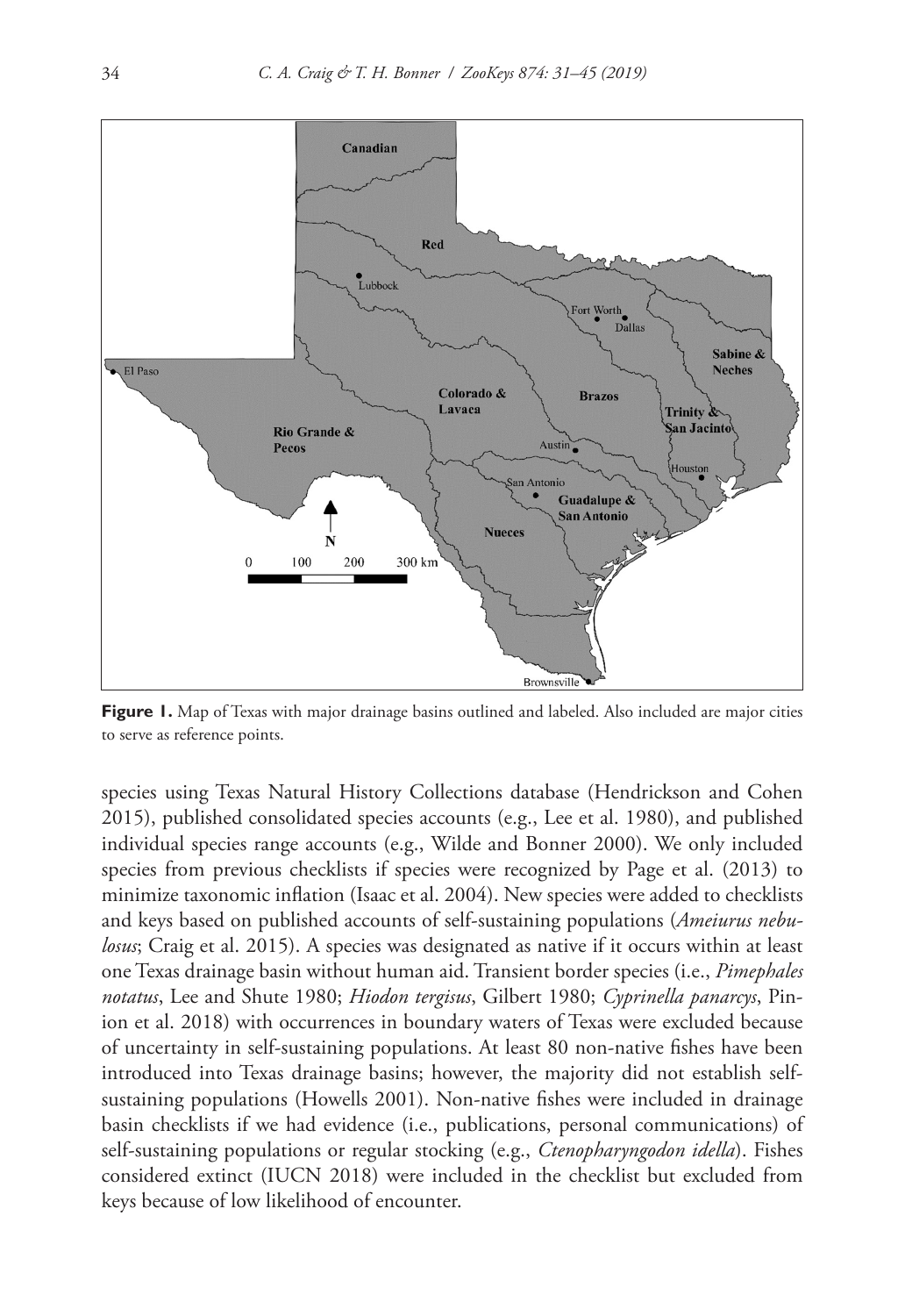Each drainage basin dichotomous key consists of family and species keys. We developed novel distinguishing characteristics for family and species keys along with modifying and using characteristics from original species descriptions (e.g., Eisenhour 2004) and existing keys (e.g., Robison and Buchanan 1988; Sublette et al. 1990; Boschung and Mayden 2004; Thomas et al. 2007; Hubbs et al. 2008). Distinguishing characteristics were comprised of external and internal morphologies, meristics, and color patterns of adult fishes. Each couplet lists the most pronounced distinguishing characteristic first, followed by additional, generally less pronounced, distinguishing characteristics.

# **Results and discussion**

The composite drainage basin checklist included 196 inland fishes, representing 79 genera and 30 families (Table 1). Dichotomous keys were developed for nine drainage basins (Suppl. material 1). The number of inland fishes, based on our definition herein, reported in previous checklists ranged from 93 (Evermann and Kendall 1894) to 191 (Hubbs et al. 2008). Hubbs et al. (2008) and our composite drainage basin checklist were the most similar but with differences. Our checklist included three fishes reported in Texas after 2008: native *Ameiurus nebulosus* (Craig et al. 2015), non-native *Xiphophorus variatus* (Cohen et al. 2014), and non-native *Hypophthalmichthys nobilis* (T. Bister, Texas Parks and Wildlife Inland Fisheries, personal communication 10 March 2019). Fishes included by Hubbs et al. (2008) and excluded from our checklist were *Cyprinella* sp., *Cycleptus* sp., and *Ictalurus* sp., because Page et al. (2013) did not recognize these three putative species. Also based on Page et al. (2013), fish names were changed for three species: *Herichthys cyanoguttatus*, *Erimyzon claviformis*, and *Menidia audens*. One species (i.e., *Gambusia clarkhubbsi*) was included by Hubbs et al. (2008) and Page et al. (2013) but excluded from our checklist, because *G. clarkhubbsi* was later determined to be a junior synonym for *Gambusia krumholzi* (Echelle et al. 2013). *Gambusia krumholzi* replaced *G. clarkhubbsi* in our checklist. We excluded 8 non-native fishes reported by Hubbs et al. (2008), each lacking evidence of self-sustaining populations: *Scardinius erythrophthalmus*, *Agamyxis pectinifrons*, *Platydoras armatulus*, *Pterygoplichthys multiradiatus*, *Esox lucius*, *Perca flavescens*, *Sander canadensis*, and *Tilapia zillii*. Our checklist includes updated distributions of several fishes from previous checklists. Our checklist has 77 fishes with different drainage basin distributions compared to the drainage basin checklists of Conner and Suttkus (1986), Cross et al. (1986), and Smith and Miller (1986). Although interpreted from generalized descriptions, we determined our checklist has different drainage basin distributions of at least 46 fishes compared to Hubbs et al. (2008). Differences in distributions of fishes are largely due to the generalized nature of Hubbs et al. (2008) descriptions, but also include range expansions and contractions.

Our composite drainage basin checklist has 171 native and 25 non-native inland fishes. Among native species, three fishes (i.e., *Notropis orca*, *Gambusia amistadensis*, and *Gambusia georgei*) are considered extinct, and three fishes (i.e., *Notropis simus*, *Oncorhynchus clarkii*, and *Gambusia senilis*) are considered extirpated (Hubbs et al. 2008).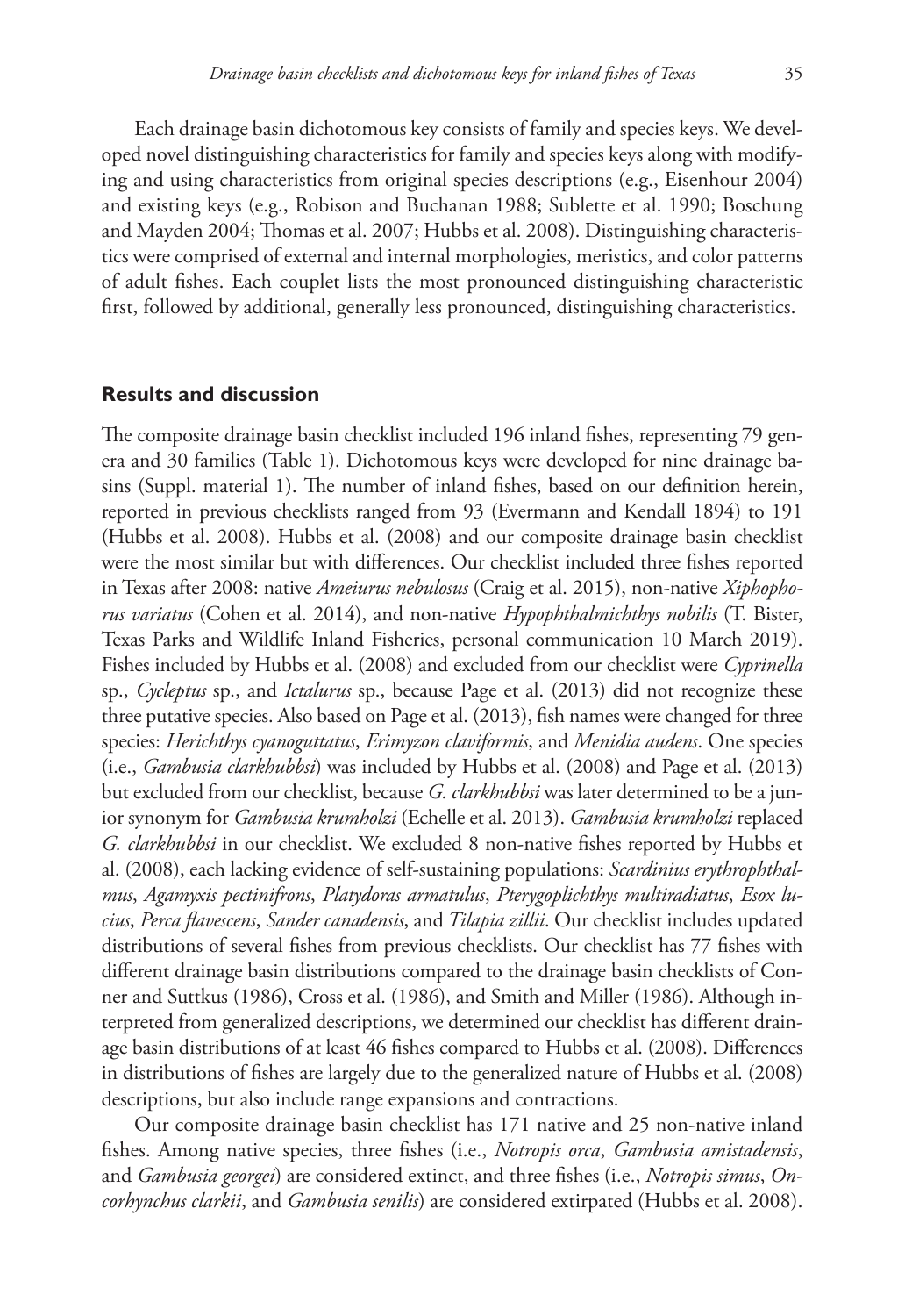Table 1. Fishes in Texas inland waters. Presence is denoted by "X". All scientific and common names were from Page et al. (2013). Asterisk next to scientific name denotes species that were not included in the dichotomous keys due to low likelihood of encounter. "Native" denotes species is native to any Texas drainage basin. "Ext/exp" denotes species is extinct or extirpated from Texas. "USFWS" denotes species that are federally listed as Threatened or Endangered Species by United States Fish and Wildlife Service. "SGCN" denotes species that are state listed as Species of Greatest Conservation Need.

|                | Family          | <b>Species</b>                 | <b>Common Name</b>            | Native | Ext/exp | <b>USFWS</b> | SGCN | Canadian | Red       | Sabine & Neches | Trinity & San Jacinto | <b>Brazos</b> | Colorado & Lavaca | Guadalupe & San Antonio | Nueces | Rio Grande & Pecos |
|----------------|-----------------|--------------------------------|-------------------------------|--------|---------|--------------|------|----------|-----------|-----------------|-----------------------|---------------|-------------------|-------------------------|--------|--------------------|
| $\mathbf{1}$   | Petromyzontidae | Ichthyomyzon castaneus         | Chestnut Lamprey              | X      |         |              |      |          | X         | X               |                       |               |                   |                         |        |                    |
| $\overline{2}$ |                 | Ichthyomyzon gagei             | Southern Brook<br>Lamprey     | X      |         |              |      |          | X         | X               | X                     |               |                   |                         |        |                    |
| 3              | Acipenseridae   | Scaphirhynchus<br>platorynchus | Shovelnose Sturgeon           | Х      |         |              | Х    |          | Х         |                 |                       |               |                   |                         |        |                    |
| 4              | Polyodontidae   | Polyodon spathula              | Paddlefish                    | Х      |         |              | Х    |          | Х         | Х               | Х                     |               |                   |                         |        |                    |
| 5              | Lepisosteidae   | Atractosteus spatula           | Alligator Gar                 | Х      |         |              | Х    |          | Х         | Χ               | Х                     | Х             | Х                 | Х                       | Х      | Х                  |
| 6              |                 | Lepisosteus oculatus           | Spotted Gar                   | Χ      |         |              |      |          | X         | X               | X                     | X             | X                 | X                       | X      | X                  |
| $\overline{7}$ |                 | Lepisosteus osseus             | Longnose Gar                  | X      |         |              |      |          | X         | X               | X                     | X             | X                 | X                       | X      | X                  |
| 8              |                 | Lepisosteus platostomus        | Shortnose Gar                 | Χ      |         |              |      |          | X         |                 |                       |               |                   |                         |        |                    |
| 9              | Amiidae         | Amia calva                     | Bowfin                        | X      |         |              |      |          | X         | X               | X                     | X             | X                 |                         |        |                    |
| 10             | Hiodontidae     | Hiodon alosoides               | Goldeye                       | X      |         |              | X    |          | X         |                 |                       |               |                   |                         |        |                    |
| 11             | Anguillidae     | Anguilla rostrata              | American Eel                  | X      |         |              | X    |          | X         | Х               | Х                     | Х             | Χ                 | Х                       | Χ      | Χ                  |
| 12             | Clupeidae       | Dorosoma cepedianum            | Gizzard Shad                  | X      |         |              |      | X        | X         | X               | X                     | X             | X                 | X                       | X      | X                  |
| 13             |                 | Dorosoma petenense             | Threadfin Shad                | X      |         |              |      | X        | Х         | Х               | X                     | X             | X                 | X                       | X      | X                  |
| 14             | Cyprinidae      | Campostoma anomalum            | Central Stoneroller           | X      |         |              |      | X        | X         |                 | X                     | X             | X                 | X                       | X      | X                  |
| 15             |                 | Campostoma ornatum             | Mexican Stoneroller           | X      |         |              | Х    |          |           |                 |                       |               |                   |                         |        | X                  |
| 16             |                 | Carassius auratus              | Goldfish                      |        |         |              |      |          | Х         | Χ               | Х                     | X             | Х                 | Х                       | X      | X                  |
| 17             |                 | Ctenopharyngodon idella        | Grass Carp                    |        |         |              |      | X        | X         | X               | X                     | X             | X                 | X                       | X      | X                  |
| 18             |                 | Cyprinella lepida              | Plateau Shiner                | X      |         |              | X    |          |           |                 |                       |               |                   | X                       | X      |                    |
| 19             |                 | Cyprinella lutrensis           | Red Shiner                    | Χ      |         |              |      | X        | X         | X               | Х                     | Х             | Χ                 | Χ                       | X      | X                  |
| 20             |                 | Cyprinella proserpina          | Proserpine Shiner             | X      |         |              | X    |          |           |                 |                       |               |                   |                         |        | X                  |
| 21             |                 | Cyprinella venusta             | <b>Blacktail Shiner</b>       | X      |         |              |      |          | Х         | Χ               | Х                     | Х             | Χ                 | Х                       | X      | X                  |
| 22             |                 | Cyprinus carpio                | Common carp                   |        |         |              |      | Х        | X         | X               | X                     | Х             | X                 | X                       | X      | X                  |
| 23             |                 | Dionda argentosa               | Manantial Roundnose<br>Minnow | Х      |         |              | Χ    |          |           |                 |                       |               |                   |                         |        | X                  |
| 24             |                 | Dionda diaboli                 | Devils River Minnow           | Х      |         | Х            | Х    |          |           |                 |                       |               |                   |                         |        | Х                  |
| 25             |                 | Dionda episcopa                | Roundnose Minnow              | X      |         |              | X    |          |           |                 |                       |               |                   |                         |        | X                  |
| 26             |                 | Dionda nigrotaeniata           | Guadalupe Roundnose<br>Minnow | X      |         |              | X    |          |           |                 |                       |               | Х                 | Х                       |        |                    |
| 27             |                 | Dionda serena                  | Nueces Roundnose<br>Minnow    | X      |         |              | X    |          |           |                 |                       |               |                   |                         | X      |                    |
| 28             |                 | Gila pandora                   | Rio Grande Chub               | Х      |         |              | Х    |          |           |                 |                       |               |                   |                         |        | Х                  |
| 29             |                 | Hybognathus amarus             | Rio Grande Silvery<br>Minnow  | X      |         | X            | X    |          |           |                 |                       |               |                   |                         |        | X                  |
| 30             |                 | Hybognathus hayi               | Cypress Minnow                | Х      |         |              |      |          | Х         | Х               |                       |               |                   |                         |        |                    |
| 31             |                 | Hybognathus nuchalis           | Mississippi Silvery<br>Minnow | X      |         |              |      |          | X         | X               | X                     | X             |                   |                         |        |                    |
| 32             |                 | Hybognathus placitus           | Plains Minnow                 | Х      |         |              |      | X        | Х         |                 |                       | Х             | Χ                 |                         |        |                    |
| 33             |                 | Hybopsis amnis                 | Pallid Shiner                 | X      |         |              |      |          |           | X               | X                     | X             | X                 | X                       |        |                    |
| 34             |                 | Hypophthalmichthys<br>nobilis  | <b>Bighead Carp</b>           |        |         |              |      |          | X         |                 |                       |               |                   |                         |        |                    |
| 35             |                 | Luxilus chrysocephalus         | Striped Shiner                | X      |         |              |      |          | X         |                 |                       |               |                   |                         |        |                    |
| 36             |                 | Lythrurus fumeus               | Ribbon Shiner                 | X      |         |              |      |          | X         | X               | X                     | X             | Х                 | X                       |        |                    |
| 37             |                 | Lythrurus umbratilis           | Redfin Shiner                 | X      |         |              |      |          | $\bar{X}$ | X               | X                     |               |                   |                         |        |                    |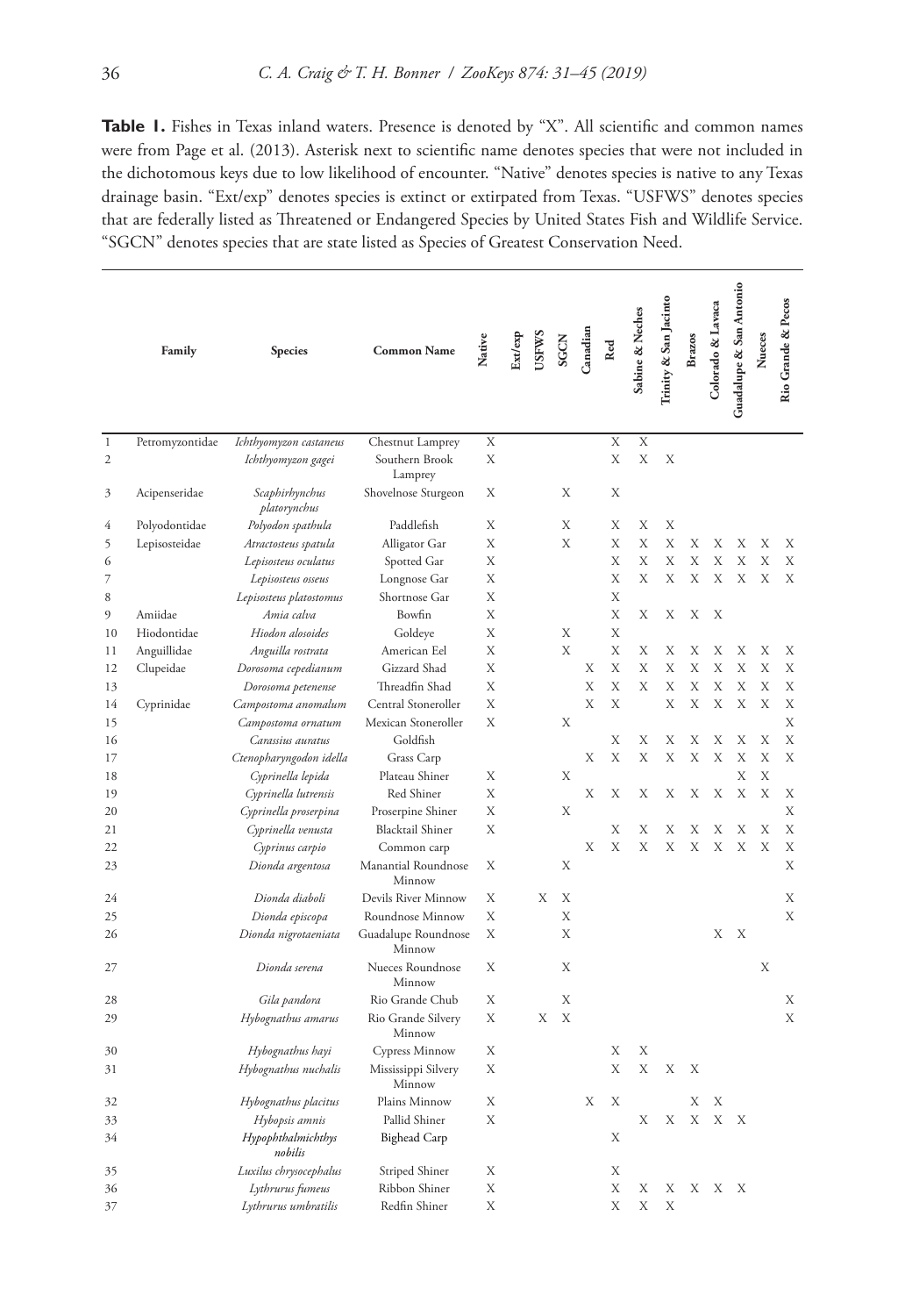|          | Family       | Species                                   | <b>Common Name</b>          | Native | Ext/exp | <b>USFWS</b> | <b>SGCN</b> | Canadian | Red | sabine & Neches | Trinity & San Jacinto | <b>Brazos</b> | Colorado & Lavaca | Guadalupe & San Antonio | Nueces | Rio Grande & Pecos |
|----------|--------------|-------------------------------------------|-----------------------------|--------|---------|--------------|-------------|----------|-----|-----------------|-----------------------|---------------|-------------------|-------------------------|--------|--------------------|
| 38       | Cyprinidae   | Macrhybopsis aestivalis                   | Speckled Chub               | Χ      |         |              | X           |          |     |                 |                       |               |                   |                         |        | X                  |
| 39       |              | Macrhybopsis australis                    | Prairie Chub                | Х      |         |              | X           |          | X   |                 |                       |               |                   |                         |        |                    |
| 40       |              | Macrhybopsis hyostoma                     | Shoal Chub                  | Х      |         |              |             |          | X   | Х               | Х                     | Х             | Х                 |                         |        |                    |
| 41       |              | Macrhybopsis marconis                     | Burrhead Chub               | Х      |         |              |             |          |     |                 |                       |               | Χ                 | Х                       |        |                    |
| 42       |              | Macrhybopsis storeriana                   | Silver Chub                 | Х      |         |              | Х           |          | Х   |                 |                       | Х             |                   |                         |        |                    |
| 43       |              | Macrhybopsis tetranema                    | Peppered Chub               | Χ      |         |              | Х           | Х        |     |                 |                       |               |                   |                         |        |                    |
| 44       |              | Notemigonus crysoleucas                   | Golden Shiner               | Х      |         |              |             | Х        | Х   | Х               | X                     | Х             | Х                 | Х                       | Х      | Х                  |
| 45       |              | Notropis amabilis                         | Texas Shiner                | Х      |         |              | X           |          |     |                 |                       |               | X                 | X                       | X      | X                  |
| 46       |              | Notropis atherinoides                     | Emerald Shiner              | Х      |         |              |             | Х        | Х   | Х               | X                     |               |                   |                         |        |                    |
| 47       |              | Notropis atrocaudalis                     | <b>Blackspot Shiner</b>     | Х      |         |              | Х           |          | X   | X               | X                     | Х             |                   |                         |        |                    |
| 48       |              | Notropis bairdi                           | Red River Shiner            | Х      |         |              | X           |          | X   |                 |                       |               |                   |                         |        |                    |
| 49       |              | Notropis blennius                         | <b>River Shiner</b>         | Х      |         |              |             | Х        | X   |                 |                       |               |                   |                         |        |                    |
| 50       |              | Notropis braytoni                         | Tamaulipas Shiner           | Х      |         |              | X           |          |     |                 |                       |               |                   |                         |        | Х                  |
| 51       |              | Notropis buccula                          | Smalleye Shiner             | Х      |         | Х            | Х           |          |     |                 |                       | Х             | Х                 |                         |        |                    |
| 52       |              | Notropis buchanani                        | Ghost Shiner                | Х      |         |              |             |          | Х   | Χ               | X                     | X             | X                 | Х                       | Х      | Х                  |
|          |              |                                           | Ironcolor Shiner            | Х      |         |              | Х           |          | X   | X               | X                     |               |                   | X                       |        |                    |
| 53<br>54 |              | Notropis chalybaeus<br>Notropis chihuahua | Chihuahua Shiner            | Х      |         |              | X           |          |     |                 |                       |               |                   |                         |        | Х                  |
|          |              |                                           | Arkansas River Shiner       | Х      |         | Χ            | X           | Х        |     |                 |                       |               |                   |                         |        |                    |
| 55       |              | Notropis girardi                          |                             | Χ      |         |              | X           |          |     |                 |                       |               |                   |                         |        |                    |
| 56       |              | Notropis jemezanus                        | Rio Grande Shiner           | Χ      |         |              | X           |          | Х   |                 |                       |               |                   |                         |        | Х                  |
| 57       |              | Notropis maculatus                        | Taillight Shiner            | X      | Χ       |              |             |          |     |                 |                       |               |                   |                         |        |                    |
| 58       |              | Notropis orca*                            | Phantom Shiner              |        |         |              |             |          |     |                 |                       |               |                   |                         |        | Х                  |
| 59       |              | Notropis oxyrhynchus                      | Sharpnose Shiner            | Χ      |         | Χ            | Х<br>X      |          |     |                 |                       | Х<br>X        | Х                 |                         |        |                    |
| 60       |              | Notropis potteri                          | Chub Shiner                 | Х      |         |              |             |          | Х   |                 | Х                     |               |                   |                         |        |                    |
| 61       |              | Notropis sabinae                          | Sabine Shiner               | Х      |         |              | Х           |          |     | Χ               | X                     |               |                   |                         |        |                    |
| 62       |              | Notropis shumardi                         | Silverband Shiner           | X      |         |              | X           |          | Х   | X               | X                     | X             | Х                 |                         |        |                    |
| 63       |              | Notropis simus                            | <b>Bluntnose Shiner</b>     | Х      | Х       | Х            | Х           |          |     |                 |                       |               |                   |                         |        | Х                  |
| 64       |              | Notropis stramineus                       | Sand Shiner                 | X      |         |              |             | Х        | Х   |                 | Х                     | Х             | Х                 | Χ                       | Х      | X                  |
| 65       |              | Notropis texanus                          | Weed Shiner                 | Х      |         |              |             |          | X   | Χ               | X                     | X             | X                 | X                       | X      |                    |
| 66       |              | Notropis volucellus                       | Mimic Shiner                | Х      |         |              |             |          | Х   | Х               | Х                     | Х             | X                 | X                       | Х      |                    |
| 67       |              | Opsopoeodus emiliae                       | Pugnose Minnow              | Χ      |         |              |             |          | X   | Χ               | X                     | Х             | Х                 | X                       | X      |                    |
| 68       |              | Phenacobius mirabilis                     | Suckermouth Minnow          | Х      |         |              |             | Х        | X   | X               | X                     |               | X                 |                         |        |                    |
| 69       |              | Pimephales promelas                       | Fathead Minnow              | Χ      |         |              |             | Х        | X   | Χ               | X                     | Х             | Х                 | Х                       | Х      | Х                  |
| 70       |              | Pimephales vigilax                        | Bullhead Minnow             | Х      |         |              |             | X        | X   | X               | X                     | X             | X                 | X                       | X      | X                  |
| 71       |              | Platygobio gracilis                       | Flathead Chub               | Х      |         |              |             | X        |     |                 |                       |               |                   |                         |        |                    |
| 72       |              | Pteronotropis hubbsi                      | <b>Bluehead Shiner</b>      | Х      |         |              | Х           |          | Х   |                 |                       |               |                   |                         |        |                    |
| 73       |              | Rhinichthys cataractae                    | Longnose Dace               | Х      |         |              | X           |          |     |                 |                       |               |                   |                         |        | Χ                  |
| 74       |              | Semotilus atromaculatus                   | Creek Chub                  | Х      |         |              |             |          | Х   | Х               | X                     | Х             |                   |                         |        |                    |
| 75       | Catostomidae | Carpiodes carpio                          | River Carpsucker            | Х      |         |              |             | Х        | X   | X               | X                     | X             | Х                 | Х                       | Х      | Х                  |
| 76       |              | Cycleptus elongatus                       | <b>Blue Sucker</b>          | Х      |         |              | Х           |          | X   | X               | X                     | X             | X                 | X                       | X      | Х                  |
| 77       |              | Erimyzon claviformis                      | Western Creek<br>Chubsucker | Х      |         |              | Х           |          | Х   | Х               | Х                     | Х             |                   |                         |        |                    |
| 78       |              | Erimyzon sucetta                          | Lake Chubsucker             | Х      |         |              |             |          | Х   | Х               | Х                     | Х             |                   | Х                       |        |                    |
| 79       |              | Ictiobus bubalus                          | Smallmouth Buffalo          | Х      |         |              |             |          | Х   | Χ               | Х                     | Х             | Х                 | Х                       | Х      | Х                  |
| 80       |              | Ictiobus cyprinellus                      | Bigmouth Buffalo            | Х      |         |              |             |          | Х   | Х               |                       |               |                   |                         |        |                    |
| 81       |              | Ictiobus niger                            | Black Buffalo               | Х      |         |              |             |          | Х   | Х               |                       | Х             | Х                 |                         |        | Χ                  |
| 82       |              | Minytrema melanops                        | Spotted Sucker              | Х      |         |              |             |          | Х   | Х               | Х                     | Х             | Х                 |                         |        |                    |
| 83       |              | Moxostoma austrinum                       | Mexican Redhorse            | Х      |         |              | Х           |          |     |                 |                       |               |                   |                         |        | Х                  |
| 84       |              | Moxostoma congestum                       | Gray Redhorse               | Х      |         |              |             |          |     |                 |                       | Х             | Χ                 | Х                       | Х      | Χ                  |
| 85       |              | Moxostoma erythrurum                      | Golden Redhorse             | Х      |         |              |             |          | Х   |                 |                       |               |                   |                         |        |                    |
| 86       |              | Moxostoma poecilurum                      | <b>Blacktail Redhorse</b>   | Х      |         |              |             |          |     | Х               | Х                     |               |                   |                         |        |                    |
| 87       | Characidae   | Astyanax mexicanus                        | Mexican Tetra               | Х      |         |              |             |          | Х   |                 | Х                     |               |                   | X X X X                 |        | Х                  |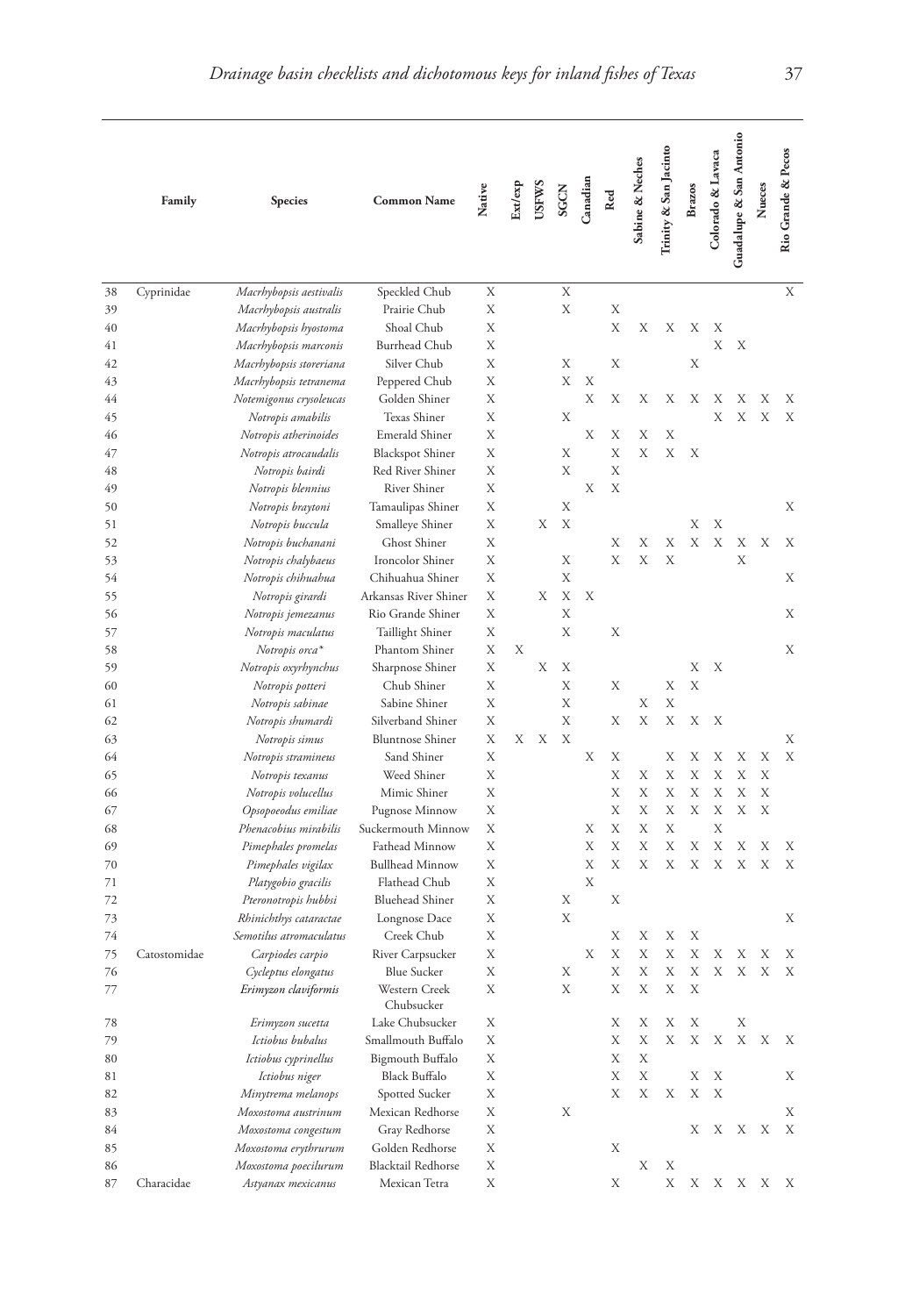|     | Family          | Species                              | <b>Common Name</b>              | Native | Ext/exp | <b>USFWS</b> | <b>SGCN</b> | Canadian | Red | Sabine & Neches | Trinity & San Jacinto | <b>Brazos</b> | Colorado & Lavaca | Guadalupe & San Antonio | Nueces | Rio Grande & Pecos |
|-----|-----------------|--------------------------------------|---------------------------------|--------|---------|--------------|-------------|----------|-----|-----------------|-----------------------|---------------|-------------------|-------------------------|--------|--------------------|
| 88  | Ictaluridae     | Ameiurus melas                       | <b>Black Bullhead</b>           | Х      |         |              |             | X        | X   | X               | X                     | X             | Χ                 | Х                       | X      | Χ                  |
| 89  |                 | Ameiurus natalis                     | Yellow Bullhead                 | Х      |         |              |             | Х        | X   | X               | X                     | X             | X                 | X                       | X      | Х                  |
| 90  |                 | Ameiurus nebulosus                   | Brown Bullhead                  | Х      |         |              |             |          | X   |                 |                       |               |                   |                         |        |                    |
| 91  |                 | Ictalurus furcatus                   | Blue Catfish                    | Х      |         |              |             |          | X   | Х               | Х                     | Х             | Х                 | Х                       | Х      | Х                  |
| 92  |                 | Ictalurus lupus                      | Headwater Catfish               | Х      |         |              | Х           |          |     |                 |                       |               | X                 | X                       | Х      | Х                  |
| 93  |                 | Ictalurus punctatus                  | Channel Catfish                 | Х      |         |              |             | Х        | Х   | Х               | Х                     | Х             | Х                 | Х                       | X      | Х                  |
|     |                 |                                      |                                 | Х      |         |              |             |          | X   | Х               | X                     | X             | X                 | X                       | X      | X                  |
| 94  |                 | Noturus gyrinus<br>Noturus nocturnus | Tadpole Madtom                  | Х      |         |              |             |          | X   | Χ               | X                     | X             |                   |                         |        |                    |
| 95  |                 |                                      | Freckled Madtom                 |        |         |              |             |          |     |                 | X                     |               |                   |                         |        |                    |
| 96  |                 | Pylodictis olivaris                  | Flathead Catfish                | Х      |         |              |             | Х        | X   | Х               |                       | Х             | Х                 | Х                       | Х      | Х                  |
| 97  |                 | Satan eurystomus                     | Widemouth Blindcat              | Х      |         |              | Х           |          |     |                 |                       |               |                   | Х                       |        |                    |
| 98  |                 | Trogloglanis pattersoni              | <b>Toothless Blindcat</b>       | Х      |         |              | X           |          |     |                 |                       |               |                   | X                       |        |                    |
| 99  | Loricariidae    | Hypostomus plecostomus               | Suckermouth Catfish             |        |         |              |             |          |     |                 |                       |               |                   | Х                       |        | Χ                  |
| 100 |                 | Pterygoplichthys anisitsi            | Southern Sailfin<br>Catfish     |        |         |              |             |          |     |                 | X                     |               |                   | Х                       |        |                    |
| 101 |                 | Pterygoplichthys<br>disjunctivus     | Vermiculated Sailfin<br>Catfish |        |         |              |             |          |     |                 | X                     |               |                   | Х                       |        | Х                  |
| 102 | Salmonidae      | Oncorhynchus clarkii                 | Cutthroat Trout                 | Х      | Х       |              | Х           |          |     |                 |                       |               |                   |                         |        | Х                  |
| 103 |                 | Oncorhynchus mykiss                  | Rainbow Trout                   |        |         |              |             | Х        | Х   | Х               | X                     | Х             | Х                 | Х                       | Х      | Х                  |
| 104 | Esocidae        | Esox americanus                      | Redfin Pickerel                 | Х      |         |              |             |          | X   | X               | X                     | X             |                   |                         |        |                    |
| 105 |                 | Esox niger                           | Chain Pickerel                  | Х      |         |              |             |          | Х   | X               |                       |               |                   |                         |        |                    |
| 106 | Aphredoderidae  | Aphredoderus sayanus                 | Pirate Perch                    | Х      |         |              |             |          | X   | Х               | Х                     | Х             | Х                 |                         |        |                    |
| 107 | Mugilidae       | Mugil cephalus                       | Striped Mullet                  | Х      |         |              |             |          | X   | Χ               | X                     | X             | X                 | Х                       | Х      | Х                  |
| 108 |                 | Agonostomus monticola                | Mountain Mullet                 | Х      |         |              |             |          |     | X               | X                     | X             | X                 | X                       | X      | Х                  |
| 109 | Atherinopsidae  | Labidesthes sicculus                 | <b>Brook Silverside</b>         | Х      |         |              |             |          | Х   | X               | X                     | X             |                   |                         |        |                    |
| 110 |                 | Membras martinica                    | Rough Silverside                |        |         |              |             |          |     |                 | X                     |               |                   | Χ                       |        | Х                  |
| 111 |                 | Menidia audens                       | Mississippi Silverside          | Х      |         |              |             | Х        | Х   | Х               | Х                     | Х             | Х                 | Х                       | Х      | X                  |
| 112 | Fundulidae      | Fundulus blairae                     | Western Starhead<br>Topminnow   | Х      |         |              |             |          | X   | X               | X                     | X             |                   |                         |        |                    |
| 113 |                 | Fundulus chrysotus                   | Golden Topminnow                | Х      |         |              |             |          | Х   | Χ               | Х                     | Х             | Х                 | Х                       |        |                    |
| 114 |                 | Fundulus grandis                     | Gulf Killifish                  |        |         |              |             |          | X   |                 |                       | X             | X                 |                         |        | Χ                  |
| 115 |                 | Fundulus kansae                      | Northern Plains<br>Killifish    | Х      |         |              |             | Х        |     |                 |                       |               |                   |                         |        |                    |
| 116 |                 | Fundulus notatus                     | Blackstripe<br>Topminnow        | Х      |         |              |             |          | X   | Х               | Х                     | Х             | Х                 | Х                       | X      |                    |
| 117 |                 | Fundulus olivaceus                   | Blackspotted<br>Topminnow       | Х      |         |              |             |          | Х   | Χ               | Х                     | Х             |                   |                         |        |                    |
| 118 |                 | Fundulus zebrinus                    | Plains Killifish                | Х      |         |              |             |          | Х   |                 | Х                     | Х             | Х                 |                         |        | Х                  |
| 119 |                 | Lucania goodei                       | Bluefin Killifish               |        |         |              |             |          |     |                 |                       |               |                   | Х                       |        |                    |
| 120 |                 | Lucania parva                        | Rainwater Killifish             | Χ      |         |              |             |          |     |                 |                       |               | Х                 | Х                       |        | Х                  |
| 121 | Cyprinodontidae | Cyprinodon bovinus                   | Leon Springs Pupfish            | X      |         | Χ            | Χ           |          |     |                 |                       |               |                   |                         |        | Х                  |
| 122 |                 | Cyprinodon elegans                   | Comanche Springs                | Χ      |         | Х            | Х           |          |     |                 |                       |               |                   |                         |        | Х                  |
| 123 |                 | Cyprinodon eximius                   | Pupfish                         | Х      |         |              | Х           |          |     |                 |                       |               |                   |                         |        | Х                  |
|     |                 |                                      | Conchos Pupfish                 |        |         |              |             |          |     |                 |                       |               |                   |                         |        |                    |
| 124 |                 | Cyprinodon pecosensis                | Pecos Pupfish                   | Х      |         |              | Х           |          |     |                 |                       |               |                   |                         |        | Х                  |
| 125 |                 | Cyprinodon<br>rubrofluviatilis       | Red River Pupfish               | Χ      |         |              | Χ           | Х        | Х   |                 |                       | Χ             | Х                 |                         |        |                    |
| 126 |                 | Cyprinodon variegatus                | Sheepshead Minnow               |        |         |              |             |          |     |                 | Х                     | Х             | Х                 | Х                       |        | Х                  |
| 127 | Poeciliidae     | Gambusia affinis                     | Western Mosquitofish            | Х      |         |              |             | Х        | Х   | Х               | Х                     | Х             | Х                 | Х                       | Х      | Х                  |
| 128 |                 | Gambusia amistadensis*               | Amistad Gambusia                | Х      | Χ       |              |             |          |     |                 |                       |               |                   |                         |        | Х                  |
| 129 |                 | Gambusia gaigei                      | Big Bend Gambusia               | Х      |         | Х            | Х           |          |     |                 |                       |               |                   |                         |        | Х                  |
| 130 |                 | Gambusia geiseri                     | Largespring Gambusia            | Х      |         |              |             |          |     |                 |                       |               | Х                 | Х                       |        | Χ                  |
| 131 |                 | Gambusia georgei*                    | San Marcos Gambusia             | Χ      | Х       | Χ            |             |          |     |                 |                       |               |                   | Х                       |        |                    |
| 132 |                 | Gambusia heterochir                  | Clear Creek Gambusia            | Х      |         | Х            | Χ           |          |     |                 |                       |               | Х                 |                         |        |                    |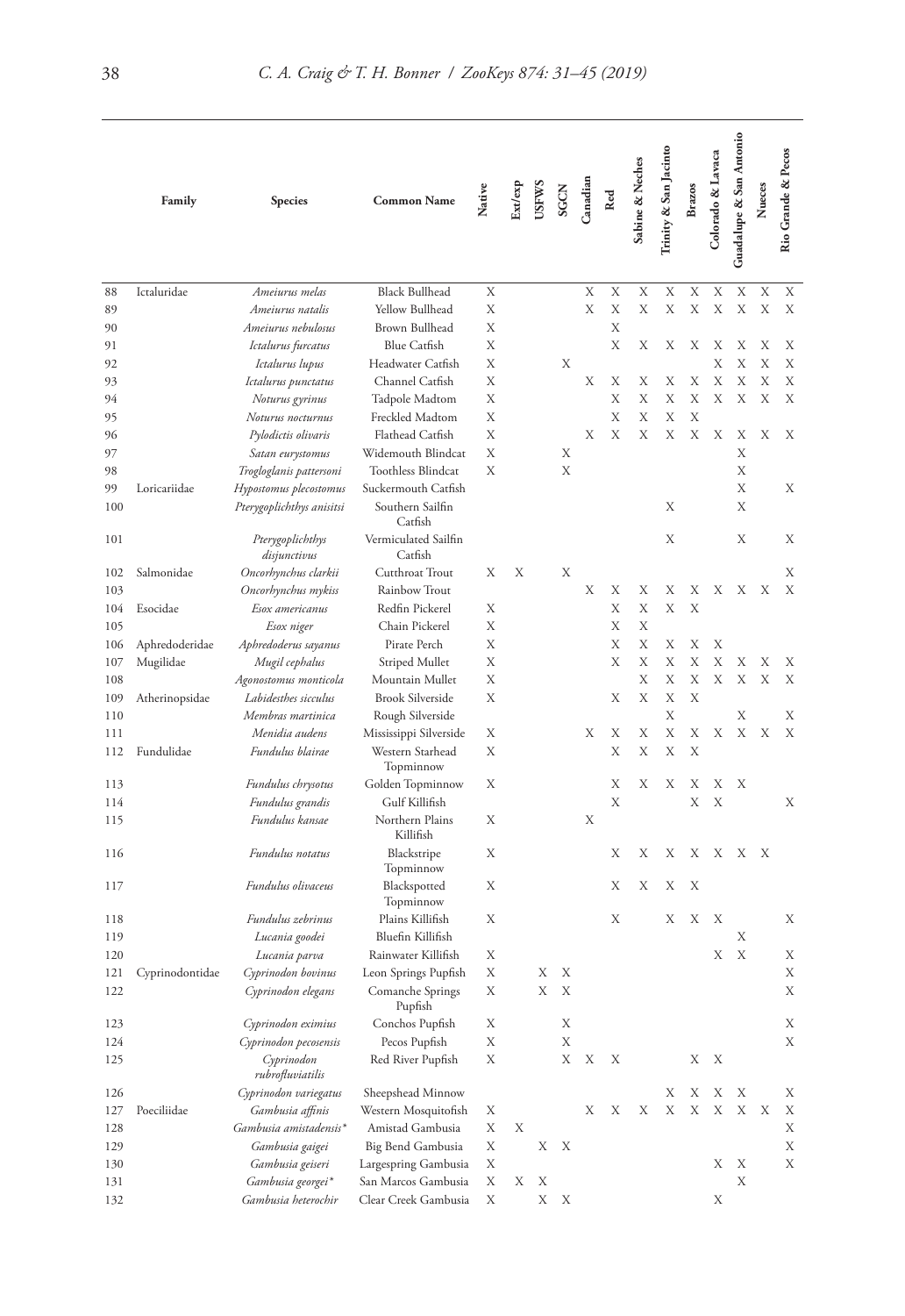|     | Family        | Species                                    | <b>Common Name</b>                | Native | Ext/exp | <b>USFWS</b> | SGCN | Canadian | Red | Sabine & Neches | Trinity & San Jacinto | <b>Brazos</b> | Colorado & Lavaca         | Guadalupe & San Antonio | Nueces                    | Rio Grande & Pecos |
|-----|---------------|--------------------------------------------|-----------------------------------|--------|---------|--------------|------|----------|-----|-----------------|-----------------------|---------------|---------------------------|-------------------------|---------------------------|--------------------|
| 133 | Poeciliidae   | Gambusia krumholzi                         | Spotfin Gambusia                  | Х      |         |              |      |          |     |                 |                       |               |                           |                         |                           | Х                  |
| 134 |               | Gambusia nobilis                           | Pecos Gambusia                    | X      |         | Х            | Х    |          |     |                 |                       |               |                           |                         |                           | Х                  |
| 135 |               | Gambusia senilis                           | <b>Blotched Gambusia</b>          | Х      | Х       |              | X    |          |     |                 |                       |               |                           |                         |                           | Х                  |
| 136 |               | Gambusia speciosa                          | Tex-Mex Gambusia                  | Х      |         |              |      |          |     |                 |                       |               |                           |                         |                           | Х                  |
| 137 |               | Heterandria formosa                        | Least Killifish                   | Х      |         |              |      |          |     | Х               |                       |               |                           |                         |                           |                    |
| 138 |               | Poecilia formosa                           | Amazon Molly                      |        |         |              |      |          |     |                 |                       |               |                           | Х                       | Х                         | Χ                  |
| 139 |               | Poecilia latipinna                         | Sailfin Molly                     |        |         |              |      |          |     | Х               | Х                     | Х             | X                         | Х                       | Х                         | X                  |
| 140 |               | Poecilia reticulata                        | Guppy                             |        |         |              |      |          |     |                 |                       |               |                           | X                       |                           |                    |
| 141 |               | Xiphophorus hellerii                       | Green Swordtail                   |        |         |              |      |          |     |                 |                       |               |                           | X                       |                           |                    |
| 142 |               | Xiphophorus variatus                       | Variable Platyfish                |        |         |              |      |          |     |                 |                       |               | Х                         |                         |                           |                    |
| 143 | Syngnathidae  | Syngnathus scovelli                        | Gulf Pipefish                     | Х      |         |              |      |          |     |                 |                       |               |                           | Х                       |                           |                    |
| 144 | Moronidae     | Morone chrysops                            | White Bass                        | Х      |         |              |      | Х        | Х   | Χ               | Х                     | Х             | Х                         | X                       | Х                         | Х                  |
| 145 |               | Morone mississippiensis                    | <b>Yellow Bass</b>                | Х      |         |              |      |          | X   | X               | X                     | X             |                           |                         |                           |                    |
| 146 |               | Morone saxatilis                           | Striped Bass                      |        |         |              |      |          | X   | X               | X                     | Х             | X                         | Х                       | Х                         | Х                  |
| 147 | Centrarchidae | Ambloplites rupestris                      | Rock Bass                         |        |         |              |      |          |     |                 |                       |               |                           | X                       |                           |                    |
| 148 |               |                                            | Flier                             | Х      |         |              |      |          | Х   | Χ               | Х                     |               |                           |                         |                           |                    |
| 149 |               | Centrarchus macropterus<br>Lepomis auritus | Redbreast Sunfish                 |        |         |              |      |          | X   | Χ               | Х                     | Х             | Х                         | Х                       | Х                         | Х                  |
|     |               | Lepomis cyanellus                          | Green Sunfish                     | Х      |         |              |      | Х        | X   | X               | X                     | Х             | Х                         | X                       | X                         | Х                  |
| 150 |               |                                            |                                   | Х      |         |              |      |          | X   | Χ               | Х                     | Х             | Х                         | X                       | X                         | Х                  |
| 151 |               | Lepomis gulosus                            | Warmouth<br>Orangespotted Sunfish | Х      |         |              |      | Х        | Х   | Χ               | X                     | Х             | X                         | X                       | X                         |                    |
| 152 |               | Lepomis humilis                            |                                   | Х      |         |              |      | Х        | X   | Χ               | X                     | Х             | Х                         | Х                       | X                         | Х                  |
| 153 |               | Lepomis macrochirus                        | Bluegill                          | Х      |         |              |      |          | X   | Χ               | X                     | X             |                           |                         |                           |                    |
| 154 |               | Lepomis marginatus                         | Dollar Sunfish                    | Х      |         |              |      | Х        | X   | Χ               | Х                     | Х             | Χ                         | Х                       | Х                         |                    |
| 155 |               | Lepomis megalotis                          | Longear Sunfish                   | Х      |         |              |      | Х        | X   | Χ               | Х                     | X             | Χ                         | X                       | X                         | Х<br>Χ             |
| 156 |               | Lepomis microlophus                        | Redear Sunfish                    |        |         |              |      |          | X   |                 | X                     | X             | X                         | X                       | X                         |                    |
| 157 |               | Lepomis miniatus                           | Redspotted Sunfish                | Х<br>Х |         |              |      |          | X   | Χ<br>X          | Х                     | Х             | X                         |                         |                           | Χ                  |
| 158 |               | Lepomis symmetricus                        | Bantam Sunfish                    |        |         |              |      |          | X   |                 |                       | X             | X                         |                         |                           |                    |
| 159 |               | Micropterus dolomieu                       | Smallmouth Bass                   |        |         |              |      | Х        |     |                 |                       |               |                           | Х                       | Х                         | Х                  |
| 160 |               | Micropterus punctulatus                    | Spotted Bass                      | Х      |         |              |      |          | Χ   | Х               | Х                     | Х             | X                         | Х<br>X                  |                           |                    |
| 161 |               | Micropterus salmoides                      | Largemouth Bass                   | Х      |         |              |      | Х        | Х   | Х               | Х                     | Х             | Х                         |                         | Х                         | Х                  |
| 162 |               | Micropterus treculii                       | Guadalupe Bass                    | Х      |         |              | Х    |          |     |                 |                       | Х             | Х                         | X                       | X                         |                    |
| 163 |               | Pomoxis annularis                          | White Crappie                     | Х      |         |              |      | Х        | Х   | Χ               | Х                     | X             | Х                         | Χ                       | X                         | Х                  |
| 164 |               | Pomoxis nigromaculatus                     | <b>Black Crappie</b>              | Х      |         |              |      |          | Х   | Χ               | X                     | X             | Х                         | X                       | X                         | Х                  |
| 165 | Percidae      | Ammocrypta clara                           | Western Sand Darter               | Х      |         |              | Х    |          | Х   | X               |                       |               |                           |                         |                           |                    |
| 166 |               | Ammocrypta vivax                           | Scaly Sand Darter                 | Х      |         |              |      |          | X   | Χ               | Х                     |               |                           |                         |                           |                    |
| 167 |               | Etheostoma artesiae                        | Redspot Darter                    | Х      |         |              |      |          | Χ   | X               |                       |               |                           |                         |                           |                    |
| 168 |               | Etheostoma asprigene                       | Mud Darter                        | Х      |         |              |      |          | X   | X               |                       |               |                           |                         |                           |                    |
| 169 |               | Etheostoma chlorosoma                      | <b>Bluntnose Darter</b>           | Х      |         |              |      |          | X   | X               | Х                     | Х             | Х                         | Х                       |                           |                    |
| 170 |               | Etheostoma fonticola                       | Fountain Darter                   | Χ      |         | Х            | Х    |          |     |                 |                       |               |                           | X                       |                           |                    |
| 171 |               | Etheostoma fusiforme                       | Swamp Darter                      | Х      |         |              |      |          | Х   | Χ               |                       |               |                           |                         |                           |                    |
| 172 |               | Etheostoma gracile                         | Slough Darter                     | Х      |         |              |      |          | Х   | Х               | Х                     | Х             | $\boldsymbol{\mathrm{X}}$ | X                       | $\boldsymbol{\mathrm{X}}$ | Х                  |
| 173 |               | Etheostoma grahami                         | Rio Grande Darter                 | Х      |         |              | Х    |          |     |                 |                       |               |                           |                         |                           | Х                  |
| 174 |               | Etheostoma histrio                         | Harlequin Darter                  | Х      |         |              |      |          | Х   | Х               |                       |               |                           |                         |                           |                    |
| 175 |               | Etheostoma lepidum                         | Greenthroat Darter                | Х      |         |              |      |          |     |                 |                       |               | Χ                         | Х                       | X                         |                    |
| 176 |               | Etheostoma parvipinne                      | Goldstripe Darter                 | Х      |         |              |      |          | Х   | Х               | Х                     | Х             | Х                         |                         |                           |                    |
| 177 |               | Etheostoma proeliare                       | Cypress Darter                    | Χ      |         |              |      |          | Х   | Х               | Х                     |               | Х                         |                         |                           |                    |
| 178 |               | Etheostoma radiosum                        | Orangebelly Darter                | Х      |         |              | Х    |          | Х   |                 |                       |               |                           |                         |                           |                    |
| 179 |               | Etheostoma spectabile                      | Orangethroat Darter               | Х      |         |              |      |          | Х   |                 | Χ                     | Х             | Х                         | Х                       |                           |                    |
| 180 |               | Percina apristis                           | Guadalupe Darter                  | Х      |         |              | Х    |          |     |                 |                       |               |                           | Х                       |                           |                    |
| 181 |               | Percina caprodes                           | Logperch                          | Х      |         |              |      |          | Х   |                 |                       |               |                           |                         |                           |                    |
| 182 |               | Percina carbonaria                         | Texas Logperch                    | Х      |         |              |      |          |     |                 | Х                     | Х             | Х                         | Х                       | Х                         |                    |
| 183 |               | Percina macrolepida                        | Bigscale Logperch                 | Х      |         |              |      |          | Х   | Х               | Х                     | Х             | Х                         | X                       |                           | Х                  |
| 184 |               | Percina maculata                           | <b>Blackside Darter</b>           | Х      |         |              | Х    |          | Х   | Х               | Х                     |               |                           |                         |                           |                    |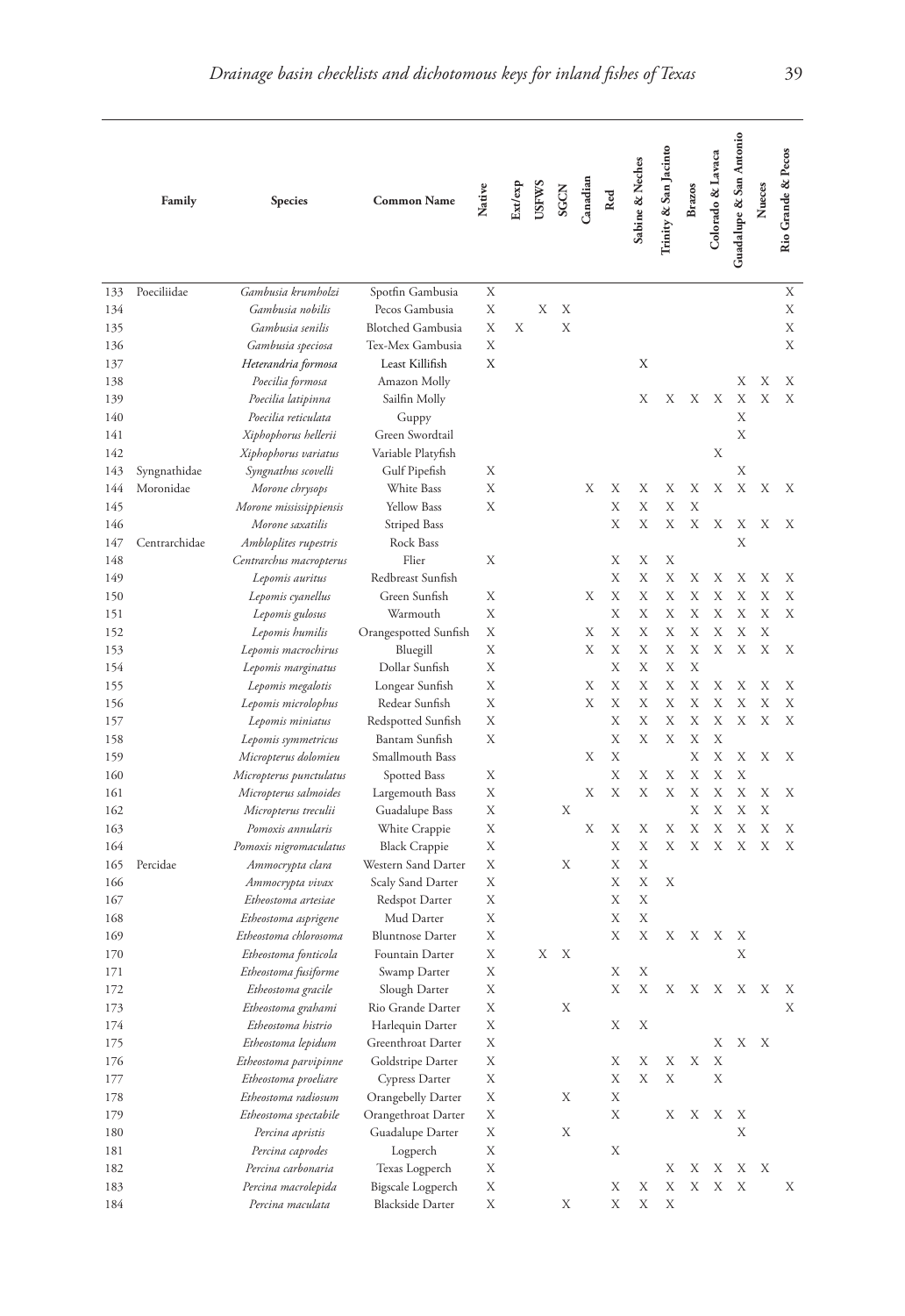|     | Family        | <b>Species</b>           | <b>Common Name</b>   | Native | Ext/exp | <b>USFWS</b> | SGCN | Canadian | Red | Sabine & Neches | Trinity & San Jacinto | <b>Brazos</b> | Colorado & Lavaca | Guadalupe & San Antonio | Nueces | Rio Grande & Pecos |
|-----|---------------|--------------------------|----------------------|--------|---------|--------------|------|----------|-----|-----------------|-----------------------|---------------|-------------------|-------------------------|--------|--------------------|
| 185 | Percidae      | Percina phoxocephala     | Slenderhead Darter   | X      |         |              |      |          | X   |                 |                       |               |                   |                         |        |                    |
| 186 |               | Percina sciera           | Dusky Darter         | X      |         |              |      |          | X   | X               | X                     | X             | $\mathbf{X}$      |                         |        |                    |
| 187 |               | Percina shumardi         | River Darter         | X      |         |              |      |          | X   | X               |                       |               |                   | Х                       |        |                    |
| 188 |               | Sander vitreus           | Walleye              |        |         |              |      | X        |     |                 |                       |               |                   |                         |        | X                  |
| 189 | Sciaenidae    | Aplodinotus grunniens    | Freshwater Drum      | X      |         |              |      |          | X   | X               | X                     | X             | X                 | X                       | X      | X                  |
| 190 | Elassomatidae | Elassoma zonatum         | Banded Pygmy Sunfish | Х      |         |              |      |          | X   | X               | X                     | X             |                   |                         |        |                    |
| 191 | Cichlidae     | Herichthys cyanoguttatus | Rio Grande Cichlid   | X      |         |              |      |          |     |                 | X                     | X             | X                 | X                       | X      | X                  |
| 192 |               | Oreochromis aureus       | Blue Tilapia         |        |         |              |      |          |     |                 | X                     | X             | X                 | X                       | Х      | X                  |
| 193 |               | Oreochromis mossambicus  | Mozambique Tilapia   |        |         |              |      |          |     |                 |                       |               |                   | X                       | X      | X                  |
| 194 | Gobiidae      | Awaous hanana            | River Goby           | X      |         |              |      |          |     |                 |                       |               |                   |                         |        | X                  |
| 195 |               | Gobiosoma bosc           | Naked Goby           |        |         |              |      |          |     |                 |                       |               | X                 |                         |        | X                  |
| 196 | Achiridae     | Trinectes maculatus      | Hogchoker            | X      |         |              |      |          |     | X               | Х                     | X             | X                 | X                       | X      |                    |
|     |               |                          | Total                | 171    | 6       | 13           | 59   | 37       | 120 | 101             | 102                   | 96            | 94                | 94                      | 66     | 95                 |

Table 2. Non-native fishes established in Texas and their continent of origin with respective citation. Presence denoted by "X".

| Family          | <b>Species</b>                | <b>Common Name</b>              | Marine | North America | Asia | Africa | South America | Europe | <b>Citation</b>             |
|-----------------|-------------------------------|---------------------------------|--------|---------------|------|--------|---------------|--------|-----------------------------|
| Cyprinidae      | Carassius auratus             | Goldfish                        |        |               | X    |        |               |        | Hubbs et al. 2008           |
|                 | Ctenopharyngodon idella       | Grass Carp                      |        |               | X    |        |               |        | Guillory and Gasaway 1978   |
|                 | Cyprinus carpio               | Common carp                     |        |               |      |        |               | X      | Allen 1980                  |
|                 | Hypophthalmichthys nobilis    | <b>Bighead Carp</b>             |        |               | X    |        |               |        | Kolar et al. 2007           |
| Loricariidae    | Hypostomus plecostomus        | Suckermouth Catfish             |        |               |      |        | X             |        | Hubbs et al. 2008           |
|                 | Pterygoplichthys anisitsi     | Southern Sailfin Catfish        |        |               |      |        | X             |        | Nico and Martin 2001        |
|                 | Pterygoplichthys disjunctivus | Vermiculated Sailfin<br>Catfish |        |               |      |        | X             |        | Nico and Martin 2001        |
| Salmonidae      | Oncorhynchus mykiss           | Rainbow Trout                   |        | X             |      |        |               |        | Hubbs et al. 1991           |
| Atherinopsidae  | Membras martinica             | Rough Silverside                | X      |               |      |        |               |        | Hubbs et al. 1991           |
| Fundulidae      | Fundulus grandis              | Gulf Killifish                  | X      |               |      |        |               |        | Hubbs et al. 1991           |
|                 | Lucania goodei                | Bluefin Killifish               |        | X             |      |        |               |        | Gallaway et al. 2008        |
| Cyprinodontidae | Cyprinodon variegatus         | Sheepshead Minnow               | X      |               |      |        |               |        | Hubbs et al. 1991           |
| Poeciliidae     | Poecilia formosa              | Amazon Molly                    | X      |               |      |        |               |        | Hubbs et al. 1991           |
|                 | Poecilia latipinna            | Sailfin Molly                   | X      |               |      |        |               |        | Hubbs et al. 1991           |
|                 | Poecilia reticulata           | Guppy                           |        |               |      |        | X             |        | Hubbs et al. 2008           |
|                 | Xiphophorus hellerii          | Green Swordtail                 |        | X             |      |        |               |        | Hubbs et al. 2008           |
|                 | Xiphophorus variatus          | Variable Platyfish              |        | X             |      |        |               |        | Cohen et al. 2014           |
| Moronidae       | Morone saxatilis              | Striped Bass                    | X      |               |      |        |               |        | Hubbs et al. 1991           |
| Centrarchidae   | Ambloplites rupestris         | Rock Bass                       |        | X             |      |        |               |        | Hubbs et al. 1991           |
|                 | Lepomis auritus               | Redbreast Sunfish               |        | X             |      |        |               |        | Hubbs et al. 1991           |
|                 | Micropterus dolomieu          | Smallmouth Bass                 |        | X             |      |        |               |        | Hubbs et al. 1991           |
| Percidae        | Sander vitreus                | Walleye                         |        | X             |      |        |               |        | Hubbs et al. 1991           |
| Cichlidae       | Oreochromis aureus            | <b>Blue Tilapia</b>             |        |               |      | X      |               |        | Hubbs et al. 2008           |
|                 | Oreochromis mossambicus       | Mozambique Tilapia              |        |               |      | X      |               |        | Hubbs et al. 2008           |
| Gobiidae        | Gobiosoma bosc                | Naked Goby                      | X      |               |      |        |               |        | T. Bonner, unpublished data |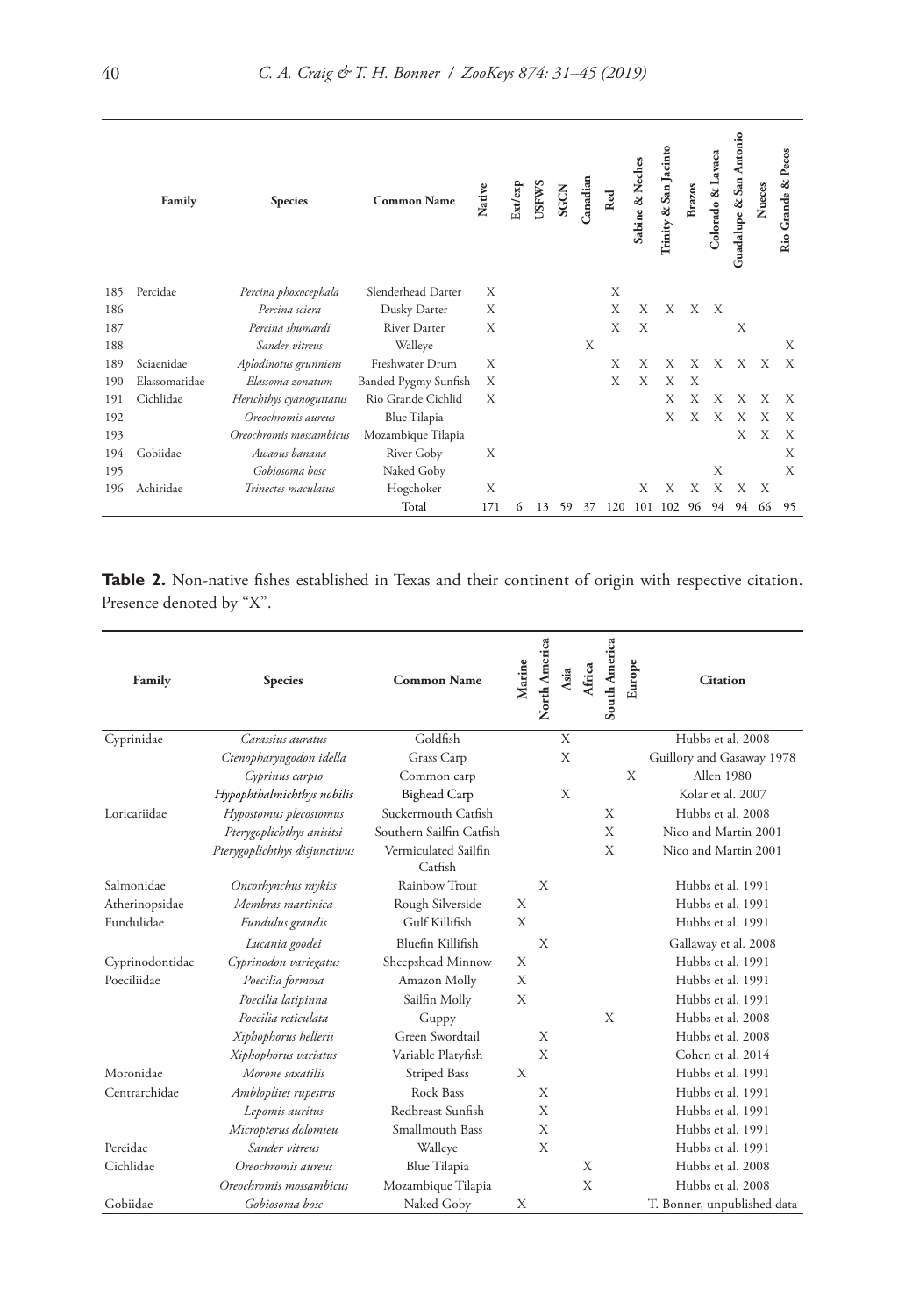Thirteen fishes are listed as threatened and endangered by U.S. Fish and Wildlife Service (USFWS), and 59 fishes are listed as Species of Greatest Conservation Need (SGCN, Texas Parks and Wildlife 2012). Number of native fishes by drainage basin ranged from 32 in the Canadian to 111 in the Red. Rio Grande & Pecos had the greatest number of USFWS threatened and endangered fishes ( $N = 7$ ) and SGCN fishes ( $N = 28$ ). Number of non-native fishes by drainage basin ranged from five in the Canadian to 20 in the Guadalupe & San Antonio. Origins of non-native fishes are from marine waters of Texas and from inland waters of North America and other continents (Table 2). Based on published accounts, non-native fishes were introduced for human consumption and sport (Nico and Fuller 1999), bait bucket releases (Howells 2001), vegetation control (Guillory and Gasaway 1978), accidental aquaculture releases (Howells 2001), and aquarium releases (Cohen et al. 2014).

A limitation of the drainage basin checklist and dichotomous keys is that documentation of species by drainage is incomplete. As such, our drainage basin checklists and dichotomous keys should be viewed as living documents and will need periodic updates. While using a drainage basin key, we caution users that the key only includes species known to occur within a basin, and the drainage basin might include more species. If an unknown specimen does not seem to key to a species, we recommend using a key from an adjacent drainage basin. Periodic updates of checklists for Texas inland fishes will come from previously unreported species, nonnative species introductions, extirpations of introduced and native fishes, and multiple species described from a single species through genetic analyses. Sources of this information will be dependent on publications and ichthyological records, such as Texas Natural History Collections (Hendrickson and Cohen 2015). In addition to publications and ichthyological records, an emerging tool for documenting species occurrences is the use of citizen science through web-based applications (e.g., iNaturalist, [http://www.inaturalist.org\)](http://www.inaturalist.org). We plan to publish revised checklists and keys following the next release of revised common and scientific names list by the AFS-ASIH Committee of Names of Fishes.

# **Acknowledgments**

We would like to acknowledge Dave Ruppel and Nicky Faucheux with additions and revisions to the drainage basin keys, V Alex Sotola for making the map, and Brad Littrell with review on earlier versions of the drainage basin keys.

### **References**

Allen AW (1980) *Cyprinus carpio* (Linnaeus), Common Carp. In: Lee DS, Gilbert CR, Hocutt CH, Jenkins RE, McAllister DE, Stauffer JR (Eds) Atlas of North American Freshwater Fishes. North Carolina State Museum of Natural History, Raleigh, North Carolina, 152.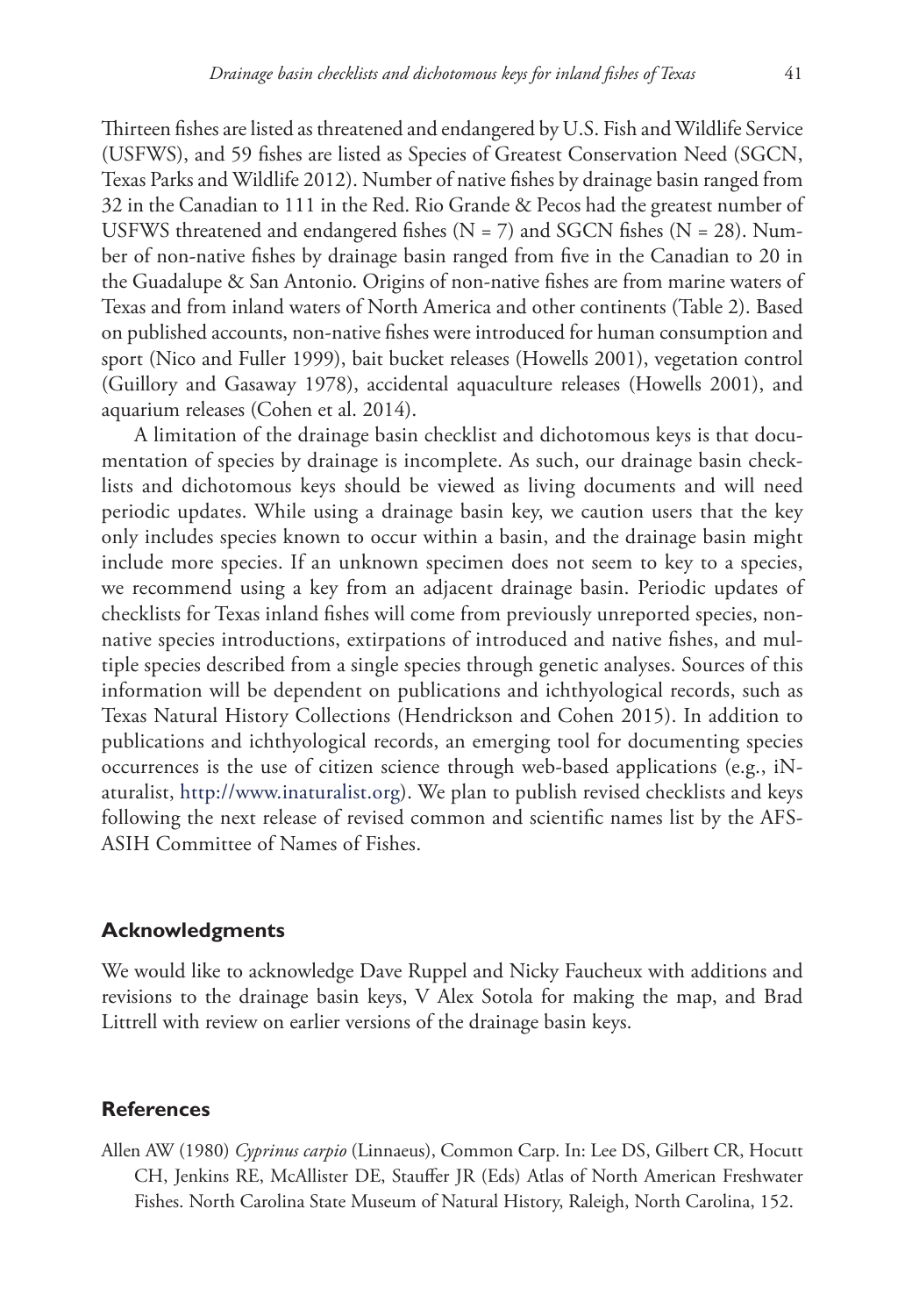- Boschung HT, Mayden RL (2004) Fishes of Alabama. Smithsonian, Washington, DC, 736 pp. <https://doi.org/10.1128/JVI.78.22.12497-12507.2004>
- Baughman JL (1950a) Random notes on Texas fishes Part I. Texas Journal of Science 1:117–139.

Baughman JL (1950b) Random notes on Texas fishes Part II. Texas Journal of Science 1:242–263.

- Caicco SL, Scott JM, Butterfield B, Csuti B (1995) A gap analysis of the management status of the vegetation of Idaho (U.S.A.). Conservation Biology 9: 498–511. [https://doi.](https://doi.org/10.1046/j.1523-1739.1995.09030498.x) [org/10.1046/j.1523-1739.1995.09030498.x](https://doi.org/10.1046/j.1523-1739.1995.09030498.x)
- Chute WH, Bailey WA, Dymond JR, Hildebrand SF, Myers GS, Schultz LP (1948) A list of common and scientific names of the better known fishes of the United States and Canada. 1<sup>st</sup> edition. American Fisheries Society, Bethesda, Maryland, 355–398.
- Cohen AE, Dugan LE, Hendrickson DA, Martin FD, Huynh J, Labay BJ, Casarez MJ (2014) Population of Variable Platyfish (*Xiphophorus variatus*) established in Waller Creek, Travis County, Texas. The Southwestern Naturalist 59: 413–419. [https://doi.](https://doi.org/10.1894/MP-10.1) [org/10.1894/MP-10.1](https://doi.org/10.1894/MP-10.1)
- Conner JV, Suttkus RD (1986) Zoogeography of freshwater fishes of the western Gulf Slope of North America. In: Hocutt CH, Wiley EO (Eds) The zoogeography of North American freshwater fishes. John Wiley and Sons, New York, 413–456.
- Craig CA, Littrell BM, Bonner TH (2017) Population status and life history attributes of the Texas Shiner *Notropis amabilis*. The American Midland Naturalist 177: 277–288. [https://](https://doi.org/10.1674/0003-0031-177.2.277) [doi.org/10.1674/0003-0031-177.2.277](https://doi.org/10.1674/0003-0031-177.2.277)
- Craig CA, Vaughn CR, Ruppel DS, Bonner TH (2015) Occurrence of *Ameiurus nebulosus* (Brown Bullhead) in Texas. Southeastern Naturalist 14: N35–N37. [https://doi.](https://doi.org/10.1656/058.014.0213) [org/10.1656/058.014.0213](https://doi.org/10.1656/058.014.0213)
- Cross F, Richard M, Stewart J (1986) Fishes in the western Mississippi basin (Missouri, Arkansas, and Red rivers). In: Hocutt CH, Wiley EO (Eds) Zoogeography of North American Freshwater fishes. John Wiley and Sons, New York, 363–412.
- Dautreuil VLE, Craig CA, Bonner TH (2016) Persistence of *Etheostoma parvipinne* (Goldstripe Darter) in a single tributary on the periphery of its range. Southeastern Naturalist 15: N28–N32.<https://doi.org/10.1656/058.015.0310>
- Echelle AA, Echelle AF, Hill LG (1972) Interspecific interactions and limiting factors of abundance and distribution in the Red River Pupfish, *Cyprinodon rubrofluviatilis*. American Midland Naturalist 88: 109–130.<https://doi.org/10.2307/2424492>
- Echelle AA, Lourdes L, Baker S, Wilson WD, Echelle AF, Garrett GP, Edwards RJ (2013) Conservation genetics of *Gambusia krumholzi* (Teleostei: Poeciliidae) with assessment of the species status of *G. clarkhubbsi* and hybridization with *G. speciosa*. Copeia 2013: 72–79. <https://doi.org/10.1643/CG-11-167>
- Eisenhour DJ (2004) Systematics, variation, and speciation of the *Macrhybopsis aestivalis* complex west of the Mississippi River. Bulletin of the Alabama Museum of Natural History 23: 9–48.<https://doi.org/10.2307/1447972>
- Evermann BW, Kendall WC (1894) The fishes of Texas and Rio Grande Basin, considered chiefly with reference to their geographic distribution. Bulletin of the United States Fish Commission, Washington, DC, 12: 57–126.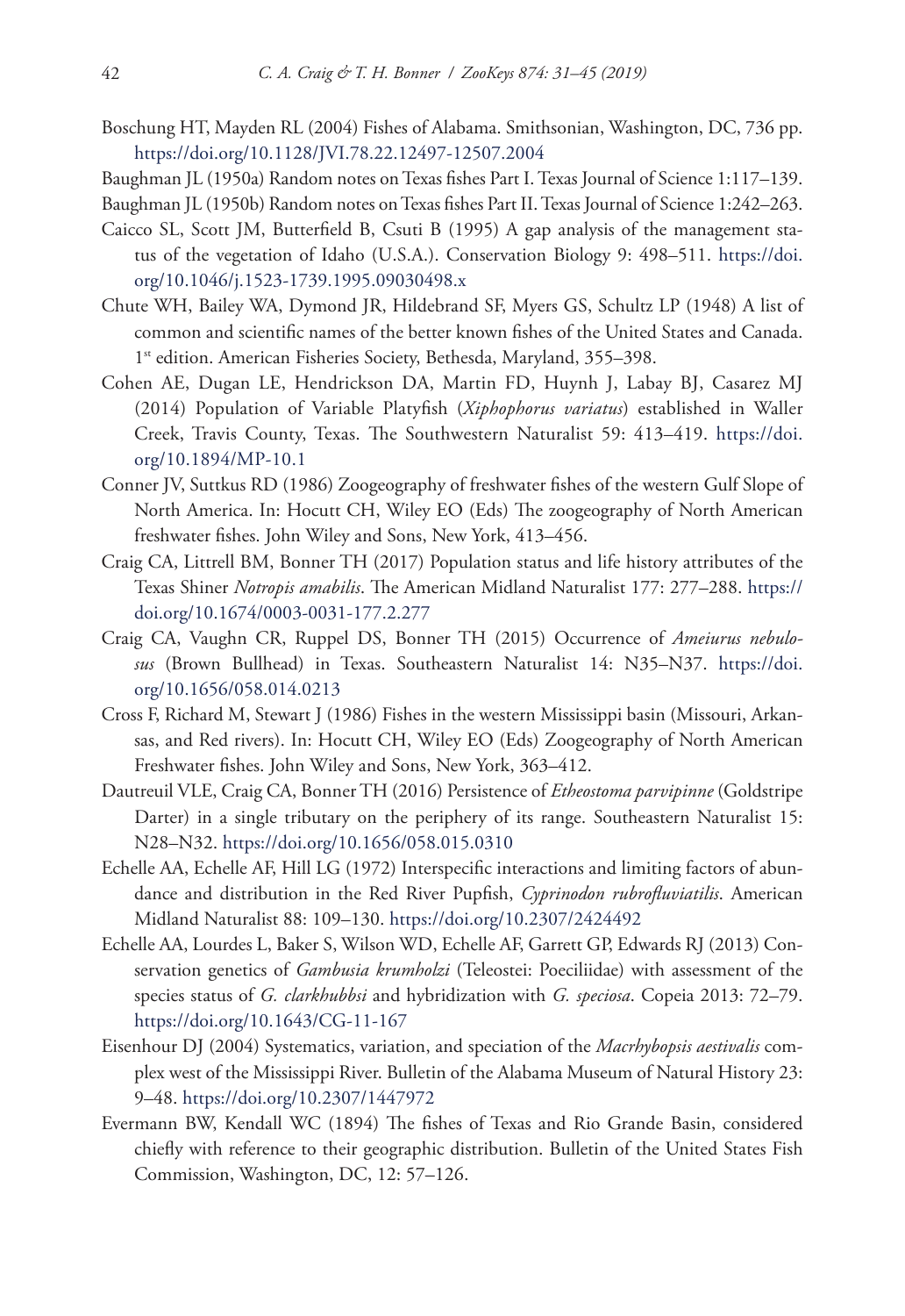- Forman RT (2014) Land mosaics: The ecology of landscapes and regions 1995. In: Ndubisi F (Ed.) The Ecological design and planning reader. Island Press, Washington, DC, 217. <https://doi.org/10.1017/9781107050327>
- Gallaway BJ, Fechhelm RG, Howells RG (2008) Introduction of the Bluefin Killifish (*Lucania goodei*) in Texas. Texas Journal of Science 60: 69–72.
- Gaston KJ (2000) Global patterns in biodiversity. Nature 405: 220–227. [https://doi.](https://doi.org/10.1038/35012228) [org/10.1038/35012228](https://doi.org/10.1038/35012228)
- Gelwick FP, Akin S, Arrington DA, Winemiller KO (2001) Fish assemblage structure in relation to environmental variation in a Texas gulf coastal wetland. Estuaries 24: 285. [https://](https://doi.org/10.2307/1352952) [doi.org/10.2307/1352952](https://doi.org/10.2307/1352952)
- Gilbert CR (1980) *Hiodon tergisus* Lessueur. In: Lee DS, Gilbert CR, Hocutt CH, Jenkins RE, McAllister DE, Stauffer JR (Eds) Atlas of North American freshwater fishes. Raleigh, North Carolina, 75.
- Griffing LR (2011) Who invented the dichotomous key? Richard Waller's watercolors of the herbs of Britain. American Journal of Botany 98: 1911–1923. [https://doi.org/10.3732/](https://doi.org/10.3732/ajb.1100188) [ajb.1100188](https://doi.org/10.3732/ajb.1100188)
- Guillory V, Gasaway RD (1978) Zoogeography of the Grass Carp in the United States. Transactions of the American Fisheries Society 107: 105–112. [https://doi.org/10.1577/1548-](https://doi.org/10.1577/1548-8659(1978)107%3C105:ZOTGCI%3E2.0.CO;2) [8659\(1978\)107<105:ZOTGCI>2.0.CO;2](https://doi.org/10.1577/1548-8659(1978)107%3C105:ZOTGCI%3E2.0.CO;2)
- Hanks BG, McCoid MJ (1988) First record for the Least Killifish, *Heterandria formosa* (Pisces: Poeciliidae), in Texas. Texas Journal of Science 40: 447–448.
- Hendrickson DA, Cohen AE (2015) Fishes of Texas Project and Online Database (version 2.0). Published by Texas Natural History Collection, a division of Texas Natural Science Center, University of Texas at Austin.
- Howells RG (2001) Introduced non-native fishes and shellshes in Texas waters: An updated list and discussion. Texas Parks and Wildlife, Austin, Texas.
- Hubbs C (1957) A checklist of Texas fresh-water fishes. Texas Game and Fish Commission, IF Series 3: 1–11.
- Hubbs C (1958) A checklist of Texas fresh-water fishes. Texas Game and Fish Commission, IF Series 3, Revised: 1–14.
- Hubbs C (1961) A checklist of Texas fresh-water fishes. Texas Game and Fish Commission, IF Series 3, Revised: 1–14.<https://doi.org/10.2307/1439997>
- Hubbs C (1972) A checklist of Texas freshwater fishes. Texas Parks and Wildlife Department, Technical Series 11: 1–11.
- Hubbs C (1976) A checklist of Texas freshwater fishes. Texas Parks and Wildlife Department, Technical Series 11, revised: 1–14.
- Hubbs C (1982) A checklist of Texas freshwater fishes. Texas Parks and Wildlife Department, Technical Series 11, revised: 1–15.
- Hubbs C, Edwards RJ, Garrett GP (1991) Annotated check list and key to the freshwater fishes of Texas, with keys to the identification of species. Texas Journal of Science: 43: 1–56.
- Hubbs C, Edwards RJ, Garrett GP (2008) An annotated checklist of the freshwater fishes of texas, with keys to identification of species. Texas Academy of Science, Special Publication, 1–87.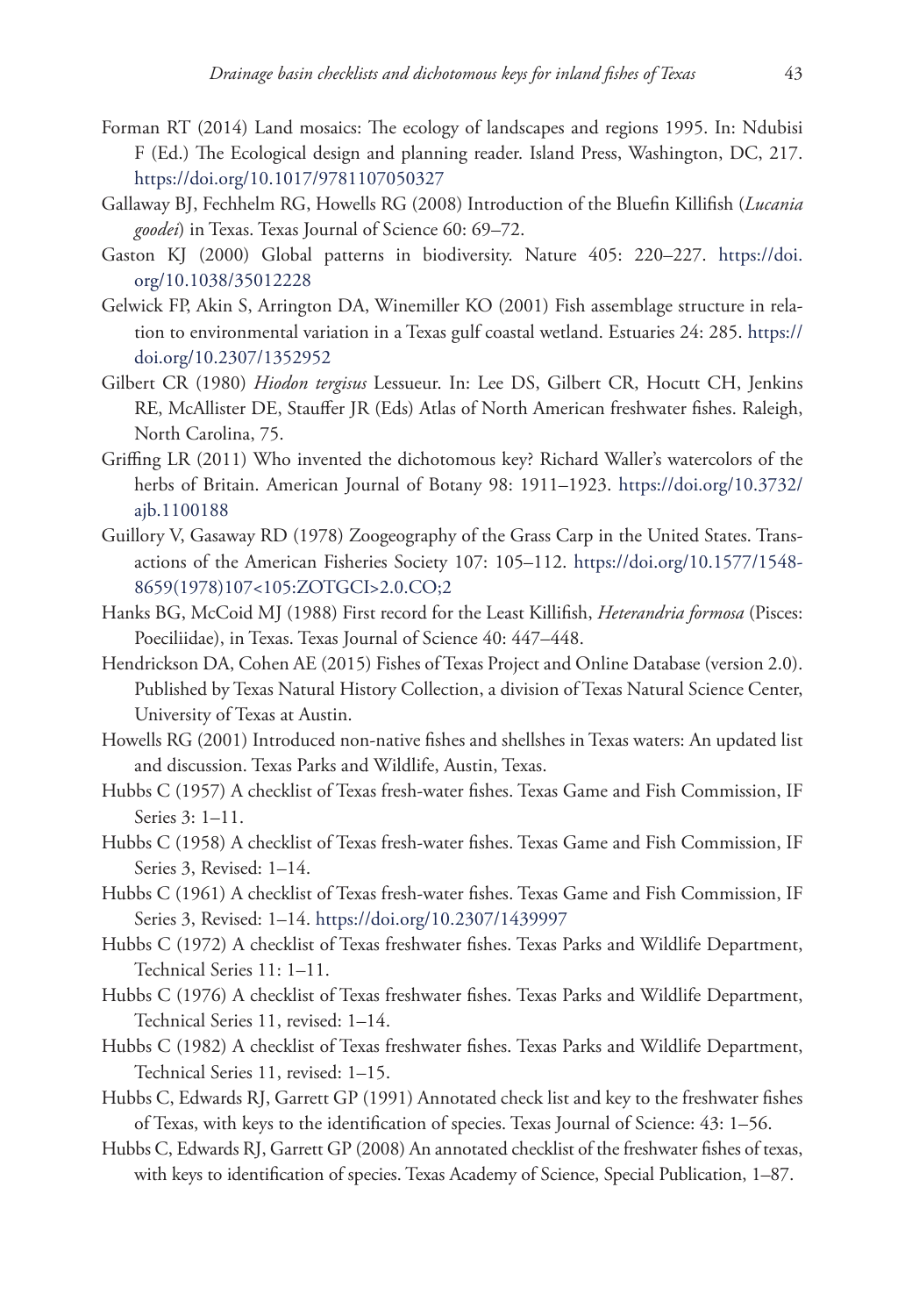- Isaac NJB, Mallet J, Mace GM (2004) Taxonomic inflation: Its influence on macroecology and conservation. Trends in Ecology and Evolution 19: 464–469. [https://doi.org/10.1016/j.](https://doi.org/10.1016/j.tree.2004.06.004) [tree.2004.06.004](https://doi.org/10.1016/j.tree.2004.06.004)
- IUCN (2018) IUCN Red List of Threatened Species. Version 2018–1.<http://www.iucnredlist.org>
- Jordan DS, Evermann BW, Clark HW (1930) Check list of the fishes and fishlike vertebrates of North and Middle American North of the Northern Boundary of Venezuela and Colombia. Report, U.S. Commission of Fisheries for 1928, Appendix 10, 670 pp.
- Jurgens K, Hubbs C (1953) A checklist of Texas freshwater fishes. Texas Game and Fish Magazine, Austin.
- Kelsch SW, Hendricks FS (1990) Distribution of the Headwater Catfish *Ictalurus lupus* (Osteichthyes : Ictaluridae). The Southwestern Naturalist 35: 292–297. [https://doi.](https://doi.org/10.2307/3671942) [org/10.2307/3671942](https://doi.org/10.2307/3671942)
- Kent J, da Fonseca GAB, Myers N, Mittermeier RA, Mittermeier CG (2002) Biodiversity hotspots for conservation priorities. Nature 403: 853–858.<https://doi.org/10.1038/35002501>
- Knapp F (1953) Fishes found in the freshwaters of Texas. Ragland Studio and Litho Printing Company, Brunswick, Georgia, 166 pp.
- Kolar CS, Chapman DC, Courtenay WR, Housel CM, Williams JD, Jennings D (2007) American Fisheries Society special publication bigheaded carps – a biological synopsis and environmental risk assessment. <https://doi.org/10.1643/OT-09-041>
- Lee DS, Gilbert CR, McAllister DE, Stauffer Jr J (1980) Atlas of North American freshwater fishes. North Carolina State Museum of Natural History, Raleigh, 854 pp.
- Lee DS, Shute JR (1980) *Pimephales notatus* (Rafinesque). In: Lee DS, Gilbert CR, Hocutt CH, Jenkins RE, McAllister DE, Stauffer JR (Eds) Atlas of North American Freshwater Fishes, Raleigh, North Carolina, 340.
- Lee H, Reusser DA, Olden JD, Smith SS, Graham J, Burkett V, Dukes JS, Piorkowski RJ, McPhedran J (2008) Integrated monitoring and information systems for managing aquatic invasive species in a changing climate. Conservation Biology 22: 575–584. [https://doi.](https://doi.org/10.1111/j.1523-1739.2008.00955.x) [org/10.1111/j.1523-1739.2008.00955.x](https://doi.org/10.1111/j.1523-1739.2008.00955.x)
- Magurran AE, Baillie SR, Buckland ST, Dick JMP, Elston DA, Scott EM, Smith RI, Somerfield PJ, Watt AD (2010) Long-term datasets in biodiversity research and monitoring: Assessing change in ecological communities through time. Trends in Ecology and Evolution 25: 574–582.<https://doi.org/10.1016/j.tree.2010.06.016>
- Martellos S, Nimis PL (2015) From local checklists to online identification portals: A case study on vascular plants. PLoS ONE 10. <https://doi.org/10.1371/journal.pone.0120970>
- Martin FD, Cohen AE, Labay BJ, Casarez MJ, Dean A, Martin FD, Cohen AE, Labay BJ, Casarez MJ, Hendrickson DA (2013) Apparent persistence of a landlocked population of gulf pipefish *Syngnathus scovelli*. The Southwestern Naturalist 58: 376–378. [https://doi.](https://doi.org/10.1894/0038-4909-58.3.376) [org/10.1894/0038-4909-58.3.376](https://doi.org/10.1894/0038-4909-58.3.376)
- Moyle PB (2002) Inland fishes of California: revised and expanded. University of California Press, London, 489 pp.
- Nelson JS, Crossman E, Espinosa-Perez H, Findley L, Gilbert C, Lea R, Williams JD (2004) Common and scientific names of fishes from the United States, Canada, and Mexico. 6<sup>th</sup> edition. American Fisheries Society, Bethesda, Maryland, 386 pp.